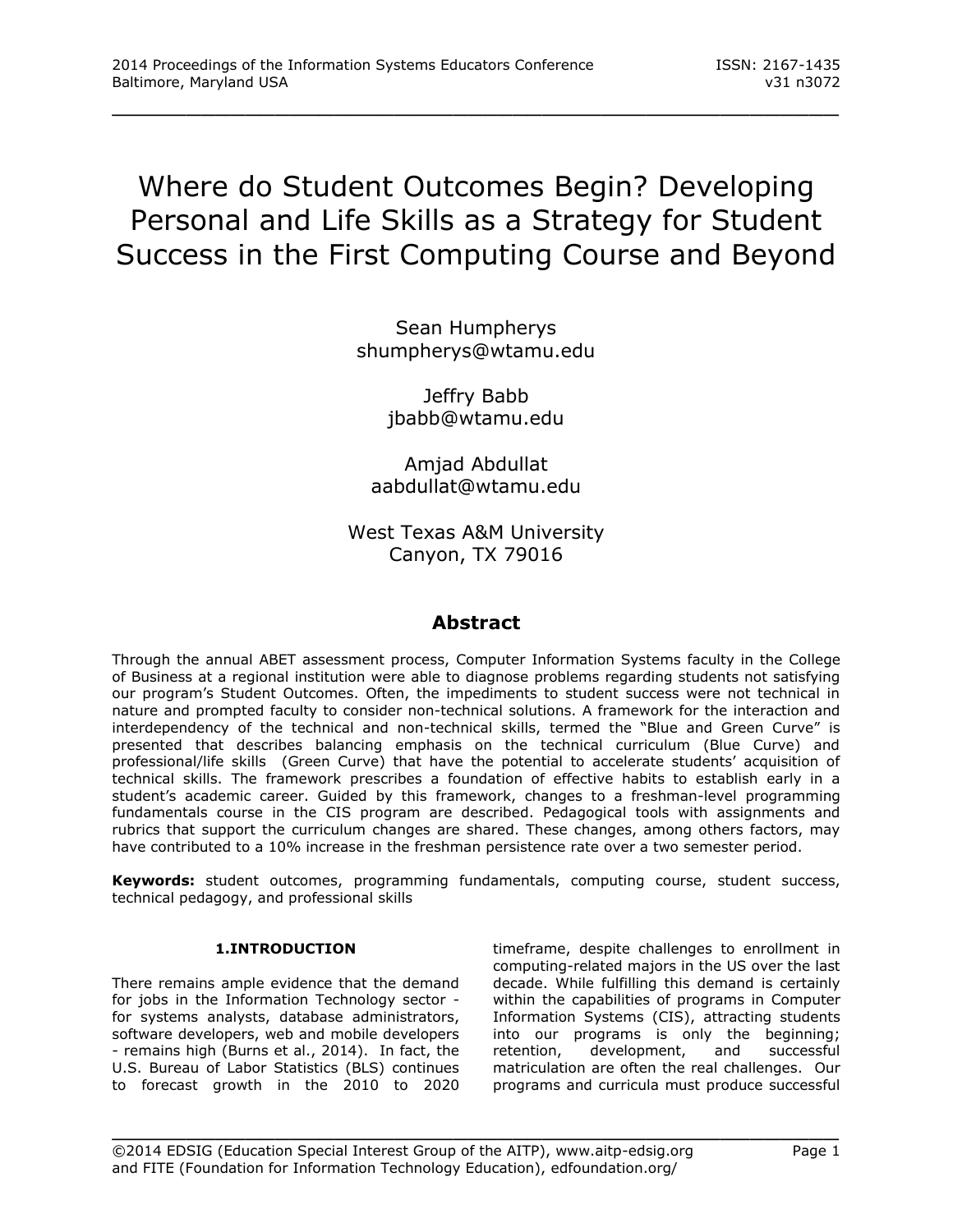outcomes that lead to a fruitful career in the computing field where lifelong learning and growth are the hallmarks and objectives of our graduates' careers.

Student retention is a somewhat universal problem in higher education that is not unique to the computing disciplines. Various solution approaches to this issue have been explored: approaches to group work and pairing to improve basic education in computer programming (McDowell et al., 2006); developing undergraduate research initiatives and programs (Peckham et al., 2007); focusing on improving the gender gap in computing (Cohoon, 2002; Mishra et al., 2014); However, the approach we advocate for in this paper is to manage and design a careful blend of "life skills" to increase patterns of maturity with technology skills to build professional competency.

The paper proceeds in this argument in the following manner: First, we examine the role of habits for student success; Next, we use the results of ABET program assessment to diagnose students' lack of proper habits as contributing to failure in the first programming course. We then propose a balance between "life skills" and "technical skills" to develop habits for mastery. We propose a solution approach that describes changes made in our program in the introductory programming class. We next examine the challenges we face to assess our approach and its effectiveness. We also consider the implications of our solution approach as they pertain to ABET-accreditation and AACSB accreditation, as our program is shaped by both. We close with future research and empirical directions to balance two learning curves - that of personal and professional development (maturity) and that of technical competency. We call these "green" and "blue " curves, respectively.

## **2. DIAGNOSING THE PROBLEM**

A significant portion of our students are firstgeneration college degree seekers, from minority groups, or both. Subsequently, due to a number of these factors, not all of our students are ideally or optimally prepared for college. Our ABET and AASCB assessment processes have corroborated this under preparedness for college-level work and reveal ineffective learning habits: a lack of self-organization skills, an inability to envision and adequately plan for future possibilities, and a propensity to retreat from challenges and adversity. We accept that these are also challenges faced in other institutions over the last decade or so (Elliott et al, 1990; Rendon, 1995; Wise, 2008).

## **Reflections Using Multiple Sources**

Our diagnosis of poor habits among our students was drawn from four sources: interviews with students corroborated with consultation among faculty, ABET assessment data, and feedback from employers and Industrial Advisory Board members. Feedback from theses sources suggested the need for an intervention. We discuss each data source to better illustrate the problem.

## **Reflections From Interviews With Students**

In our program, the faculty meet with students at least once during the semester for advising. During these discussions, we become familiar with the students and assess their goals. As a result of this process, we have detected some troubling trends. Often, students couldn't articulate well-defined career goals or a defined plan beyond selecting which courses to take next semester. Furthermore, they relied solely on faculty to recommend courses rather than making a plan themselves. Additionally, students rarely participate in internships and had inadequate resumes (if they possessed a resume at all).

As a department we gathered empirical evidence describing several symptoms correlated to the lack of performance by students, particularly those students who were receiving poor or unsatisfactory scores. As an example of the close ties our professors have to the student facilitating observations, we describe that two of our professors interview the students in each course taught. Another professor regularly interacts through a technology club and a web development club. And all professors are involved in formalized student advising each semester.

Symptoms include: a lack of time management and no use of a calendaring system, no predefined study times except for athletes who have required study hall hours, lack of propensity to seek help from the professor, the tutor, or fellow students, working (i.e., employment) too many hours preventing time to work on assignments, no career plan or idea of what they want to do with their degree even as graduating seniors.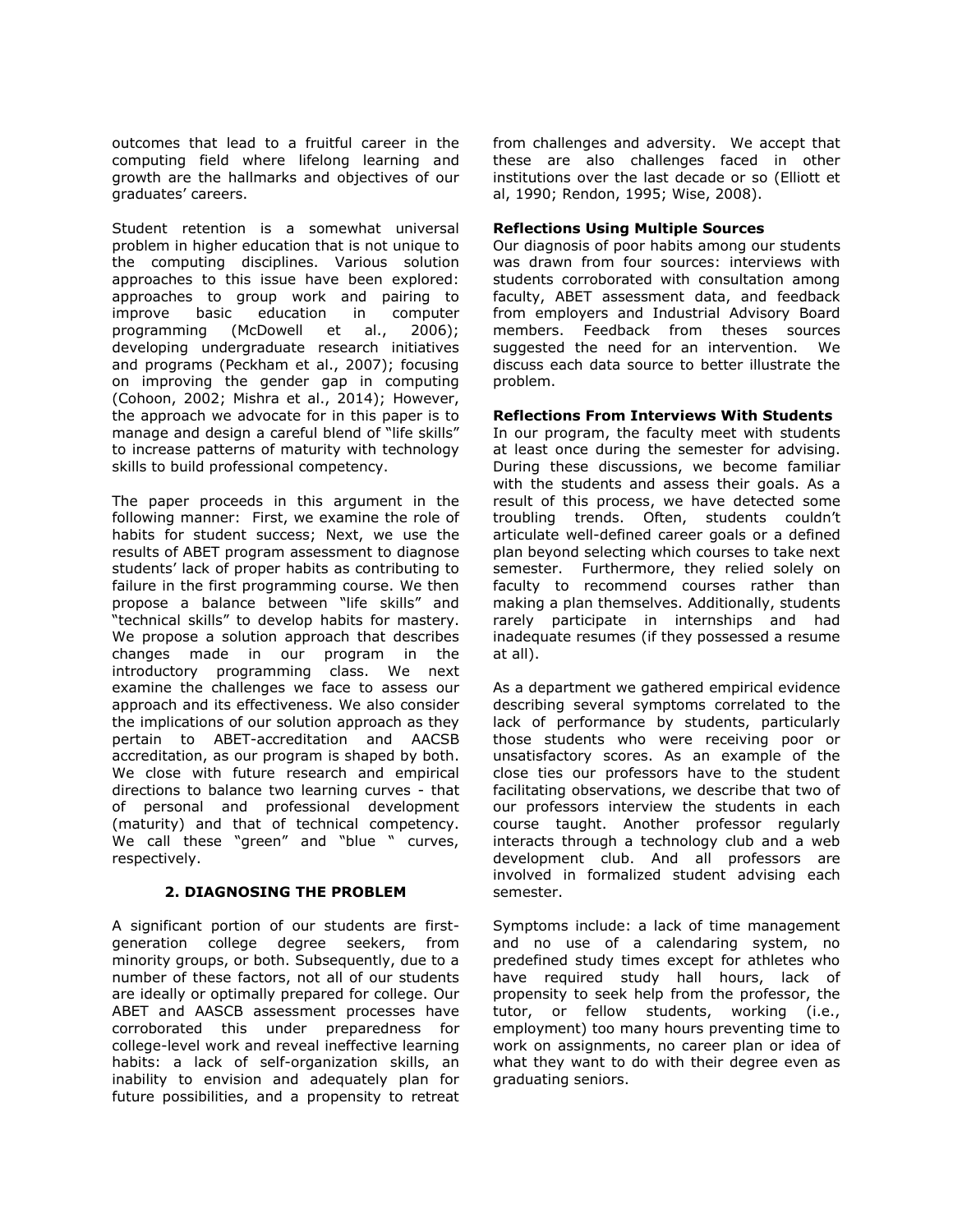## **Reflections From ABET Assessment Outcomes**

Our AACSB and ABET assessment and evaluation activities include student outcomes evaluation to determine whether our students are performing at a satisfactory level. When student outcomes are not met, we identify and ameliorate the causes with corrective action. As some of our ABET student outcomes were unsatisfactory we discovered a "missing data" problem: students were failing to submit their assignments. We approached this as behavioral issue that must be addressed in order for learning to transpire.

Our solution was to focus on our programming fundamentals class, taught predominantly to freshman. As example one course learning objective is to create an application using the Input->Process->Output programming paradigm which is mapped to our ABET Student Outcome 1: "An ability to analyze a problem, and identify and define the computing requirements appropriate to its solution." In the Spring of 2014, 23% of the students (7 out of 31) scored unsatisfactory on the assignment. This is a poor result that runs dangerously near the 30% threshold set by our program for acceptable levels of poor and unsatisfactory performance. In this case, only one student of the seven failing students actually submitted an assignment. As educators, we must address the need to develop an entirely different skill set that was the course material calls for; we must also visit the skill set that develops the internal "compass" where submitting assigned work is accepted as part and parcel of success. While we could meet this reality with indifference, this is behavior we can ill afford to abide. We hold this position for two reasons: 1) Information Systems programs continue to suffer from low enrollments for a variety of reasons of the last 15 years (Granger et al., 2007; Burns et al., 2014); and, 2) the skills CIS graduates possess remain highly valued among the employers.

### **Reflections From Employers And Advisory Board Members**

Our ABET process includes regular meetings with our program's industrial advisory board members. Some of these employers also collaborate with us by hosting projects for students to complete in our capstone systems development course. When we asked these stakeholders what skills they desire from our students, they included the following items beyond the expected technical skills:

- 1. Ability to collaborate and work in teams.
- 2. Time management skills and ability to deliver on time
- 3. Critical thinking to solve business problems
- 4. Ability to communicate well orally and in written form

We then compared our student outcome goals to the list of desired skills for employers and found some deficiencies. For example, historically we have used group projects in several courses as a mechanism to foster collaboration and teamwork. However, upon reflection, the college does not teach about how to be successful in small group collaboration. Further, our assessment of collaboration skills was limited to end-of-project peer; this is not sufficient as effective collaboration skills should be taught earlier. We also found that the other courses in the business curriculum were either not explicitly teaching these collaboration skills or covering them later in the curriculum cycle. However, employers were telling us that they valued these "life" skills as much as technical skills.

## **Research questions**

The assessments and reflections led us to develop the follow research questions.

> 1. Besides technical skills, what other professional skills are needed by our students to prepare them for successful careers?

> 2. What frameworks and tools might be useful to include in teaching nontechnical skills to students?

> 3. Where should these skills be taught? At the beginning, middle, or end of a student's academic career?

> 4. What results have been observed from experimenting with different educational treatments?

This paper shares our findings in hopes that other universities experiencing similar problems can implement some of the same solutions.

## **3. FRAMEWORK FOR INCREASING MET STUDENT OUTCOMES**

As it became clear that some of our students lacked the habits to transition successfully to college-level work, our approach was to "put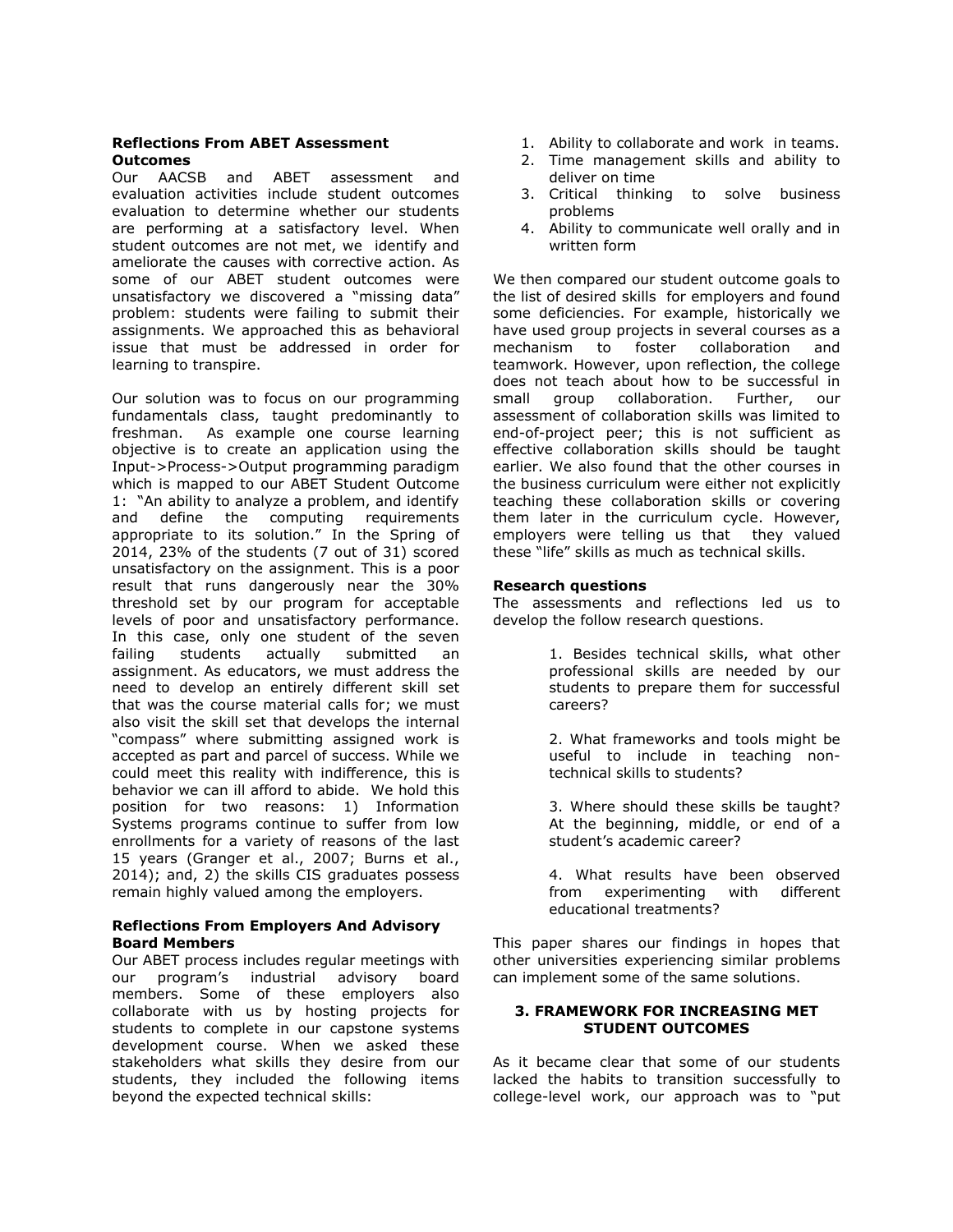first things first." We started with our introductory programming course, as it is oriented towards freshman. Focusing on freshmen is the appropriate first step as it is well documented that the first-year experience is generally challenging (Clark, 2005). Our solution approach draws upon the lessons of Covey's (1997) seven effective habits. For instance, on the point of self-organization, Covey (1997) calls for taking a proactive stance as an effective habit. Commensurate with Covey's admonition to "begin with the end in mind," we found that freshmen demonstrated great difficulty with prioritization.

### **Going Beyond the Technical**

With a few exceptions, ABET's Student Outcomes (SOs) are technical or analytical in nature. In Appendix D, we list how we have adopted ABET's Computing Accreditation Commission's SOs *a* through *i*, plus the *j* outcome SOs in our CIS program. A clear majority of these SOs are technical or analytical and are assessed with assignments that require the design, development, testing, and implementation of technical artifacts. Other SOs specifically address analytical skills, such as writing a paper or reflecting on ethical considerations. Several other SOs, however, require communication skills (typically classified as a soft-skill) and collaboration within a team.

Given the stated objectives of the employers participating in program's Industrial Advisory Board the "life" skills are not fully "captured" within ABET's SOs. In order to meet our SOs, we as faculty must make up the difference. Underdevelopment or lack of these "soft" skills could impact the student's ability to perform ontime and to meet real-world project objectives.

As we reflected on these deficiencies in our students, we identified two sets of skills worth distinguishing. Notionally, we have labeled growth and development in the acquisition towards mastery of technical skills as the "Blue Curve." Correspondingly, we labeled the arc of progress in the acquisition and mastery of the non-technical skills as the "Green Curve." The "Green Curve" includes skills such as time management, study habits, prioritization, goal seeking, drive/motivation, management of risk/failure, continued personal and professional development outside the classroom, etc.

We theorized that the time spent on focusing on Green Curve skills early in a student's education,

with continuous reinforcement throughout the curriculum, could develop the personal traits needed to succeed in acquiring technical skills (to ascend the Blue Curve). Our resolve was to spend more time helping students acquire Green Curve skills earlier in the program as a strategy for greater success in acquiring blue curve skills (technical skills). We propose that early care in the Green Curve may accelerate the acquisition of Blue Curve due to the students' successful habits.



| <b>Figure 1.</b> The Blue and Green Curve Model |  |  |  |  |
|-------------------------------------------------|--|--|--|--|
| Towards Mastery. The green curve is the upper   |  |  |  |  |
| curve in this figure.                           |  |  |  |  |

Figure 1 demonstrates the simplicity of the concept. The *y* axis represents a scale suggesting the amount emphasis and time spent on either Blue or Green curve skills. The *x* axis correspond to progression through the curriculum, from freshman through to graduation. While the model may be presented in an oversimplified manner for parsimony, the Green Curve is emphasized earlier so that benefits of Green Curve skills can help them acquire technical (Blue Curve) proficiency later. With the early acquisition of Green Curve skills, we propose that professors can expect higher performance in technical areas in later years. Of course, we do not entirely present this idea as original. The First-Year Experience movement in higher education has long suggested that a focus on adapting and forming the correct attitudes and habits be accepted as a pre-cursor to rigorous engagement in discipline-oriented study (Upcraft and Gardner, 1989). Furthermore, this idea has been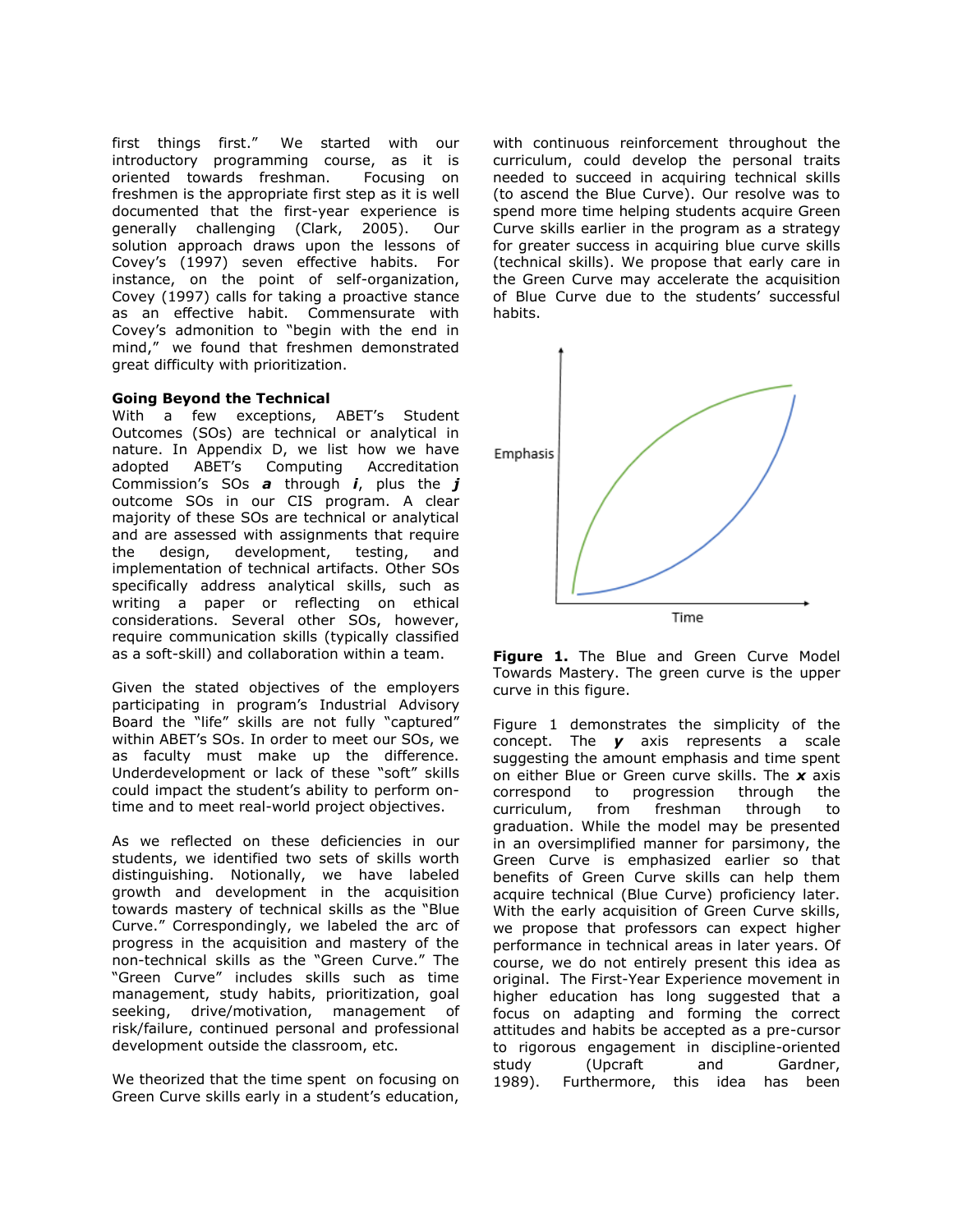promulgated within the CIS educators (Saulnier et al., 2006).

#### **Covey's Transitions**

Our Blue Curve/Green Curve model is consistent with how Covey (1997) describes the relationships and transitions among the seven habits. In keeping with Covey's model, the Blue and Green Curves should lead to Interdependence (see Figure 3). For our students, interdependence blends proficiency in leadership, business acumen, and continuous improvement in technology.



**Figure 2.** Covey's (1997) Transitions

Covey's (1997) model provides a notional guide for milestones in student achievements both the Blue and Green Curves. As freshmen/sophomores, students develop independence with the basic habits(Figure 3). Achieving the basic habits is a "private victory" in that it enables their own selforganization and orientation. This independence will be required for success in upper-level coursework and electives. It is our desire that this leads to "public victories" such that students engage in extra-curricular and co-curricular activities designed to further elicit progress on the Blue Curve. In relating our Blue Curve/Green Curve to Covey's model (Figure 3), we reflect the role that non-technical soft skills play towards mastery and success in our program and in the discipline. An ultimate test of the efficacy of this approach is reflected in Covey's (1997) seventh habit: to "sharpen the saw." Our aim is to develop self-motivating and self-sustaining professionals who embrace the change and challenge inherent in the discipline. We presume that these curves move on indefinitely in the process of Covey's seventh habit.

### **Challenged to Transform**

Covey's (1997) transformation model (Figure 2) is also useful when we consider the context and situation of our own institution: our implicit and tacit mission is to effect a transformation in those students who have not been given a fuller set of opportunities to develop successful habits. Our challenge in a rural and regional institution is take students who, on a scale of 1 to 10 in terms of college-preparedness, who are at the 2 or 3 level and elevate them to the 7 or 8 level. Early Green Curve emphasis gives us better options and probability of later success.

Thus far, we have witnessed some success with our Blue and Green Curve model. Recent graduates had entered our program with marginal Green Curve skills, and subsequently progressed along both curves to great success. We have graduates in major metropolitan IT markets making six-figure salaries within a few years of graduation who are living examples of our "take them from 2s and 3s to 7s and 8s" perspective. Of course there are outliers. We have 4.0 honor students who, either innately or through other means, have the Green Curve in hand and progress superbly on the Blue Curve without truly needing us. We also have students who, for whatever reason, can't or won't respond to any of our interventions and treatments and ultimately fail and/or choose something other than higher education. Given our program's context, the Blue and Green Curve model is particularly useful for reaching what we call the "middle cohorts" - those for whom we would most able to effect transformation and for whom careful attention to the curves matters (Babb et al., 2014).

#### **Who is responsible for ensuring students learn effective habits?**

While our conclusion about soft skills and personal management skills were justified, we found these conclusions somewhat problematic to implement. In a technical program, whose responsibility is it to teach non-technical skills such as time management, goal setting, etc.? At the university level, freshmen often have a required, first-year experience course to teach students how to be academically successful . At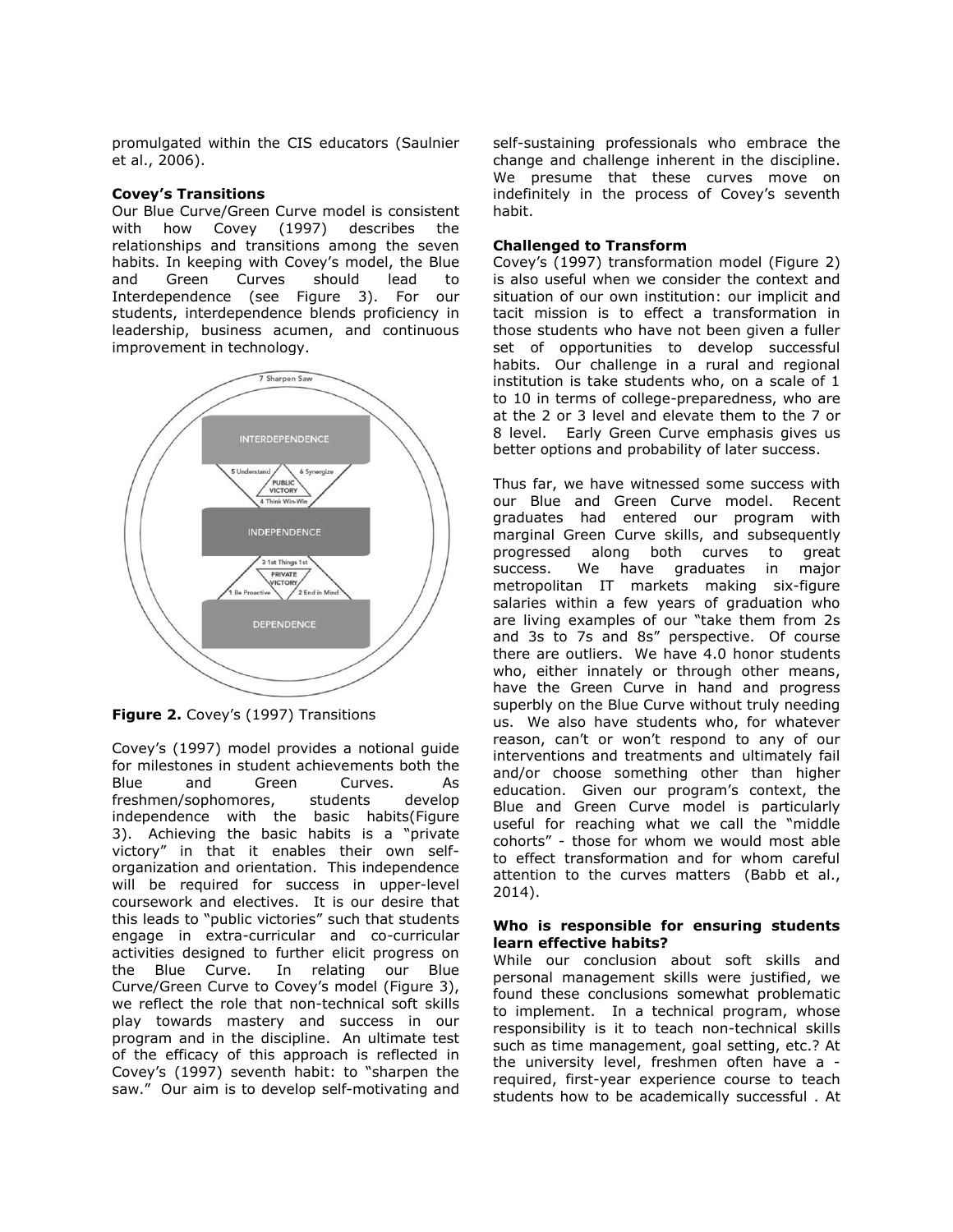the college-level similar courses have also recently been introduced. However, at the University level these courses were inconsistently coordinated and the observed symptoms still remained. Anecdotal feedback from students suggested that these Universitylevel courses were "blow off" classes that they don't learn much from. At the College level, some good courses in business communication and finance were offered to also address the "soft" and "life" skills, but they do not weave our discipline's Blue Curve. Also at the college level, a management course does reading of Covey's (1997) material, but this course is typically not taken untill the junior or senior year. Additionally, this exposure was only in one class and not systematically reinforced or emphasized. Thus, the "cure" was too little too late.

Since the number one reason for our unsatisfactory ABET SOs in the introductory course according to non-technical problems, we elected to deal with the problem directly at the start of our own curriculum. For student success, we had to add Green Curve to our program curriculum at the earliest possible time, in the introductory programming course; waiting for others to solve the problem was too risky. We are also accountable and responsible to all of our constituents – to students and to the employers of our students – to act.

## **4. CASE STUDY**

This section of the paper will outline the various tools we used to implement blue and green curve into our curriculum. We'll discuss the tools by course, but nothing prevents the adoption of these tools throughout the curriculum or the insertion of other ideas and solutions. The goal is to increase Green Curve earlier into the curriculum so that students can benefit maximally throughout their academic experience. And, the goal is to have students take both the acquired blue and green curve skills into the workplace.

#### **Green Curve's Learning Objectives introduced in the Beginning Programming Course**

The technical course learning objectives for the beginning programming course focus on the acquisition of HTML, CSS, and JavaScript coding skills and is intensely hands-on with daily learning activities and assessment through project assignments.

To introduce Green Curve skills, students had several reading assignments from the book 7 Habits of Highly Effective Personal Workbook by Steven R. Covey. The personal workbook was chosen over the full-text version of the book for three reasons: 1. It is a faster and easier to read, 2. It focuses on taking action not just reading, and 3. The workbook is also used in a junior level business management course and we desired to leverage multiple exposures to the same principles.

## **Specific Learning Objectives:**

The specific green curve learning objectives have been inserted into the beginningprogramming course and describe student outcomes as abilities. The Specific Learning Objectives are listed in Appendix E.

Several of these learning objectives were incorporated into an assignment called "Career and Life Portfolio" which focuses on habits 1, 2, and 3 of Covey's 7 Habits of Highly Effective People tailored to academic success. See Appendix C for instructions and grading rubric used with this portfolio.

Three lectures were added to the course schedule to discuss the 7 Habits of Highly Effective people with reading assignments from the 7 Habits of Highly Effective personal workbook. Lectures consisted of student giving short oral presentations over the habits, discussing the habits in small groups and as a class, and doing a few of the personal exercises in the workbook. Emphasis was placed on the Career and Life Portfolio assignment as it manifests the habits in tangible form. What is provided in this paper and in the appendices is just a sample of our implementation.

#### **Blue Curve Changes to the Beginning Programming Course**

In five years of ABET assessment and reflection on this course, the professors who taught the course emphasized the replacement of multiplechoice exams with projects demonstrating skill acquisition. Quiz and multiple-choice questions are still used, but are less prominent and used to reinforce terminology and definitions. The projects include creating a multiple page website using HTML and CSS and a JavaScript-based application demonstrating implementation of an input, processing, output paradigm. The results were an incremental improvement in ABET outcomes and an increase in the cognitive-level of demands in the assignment.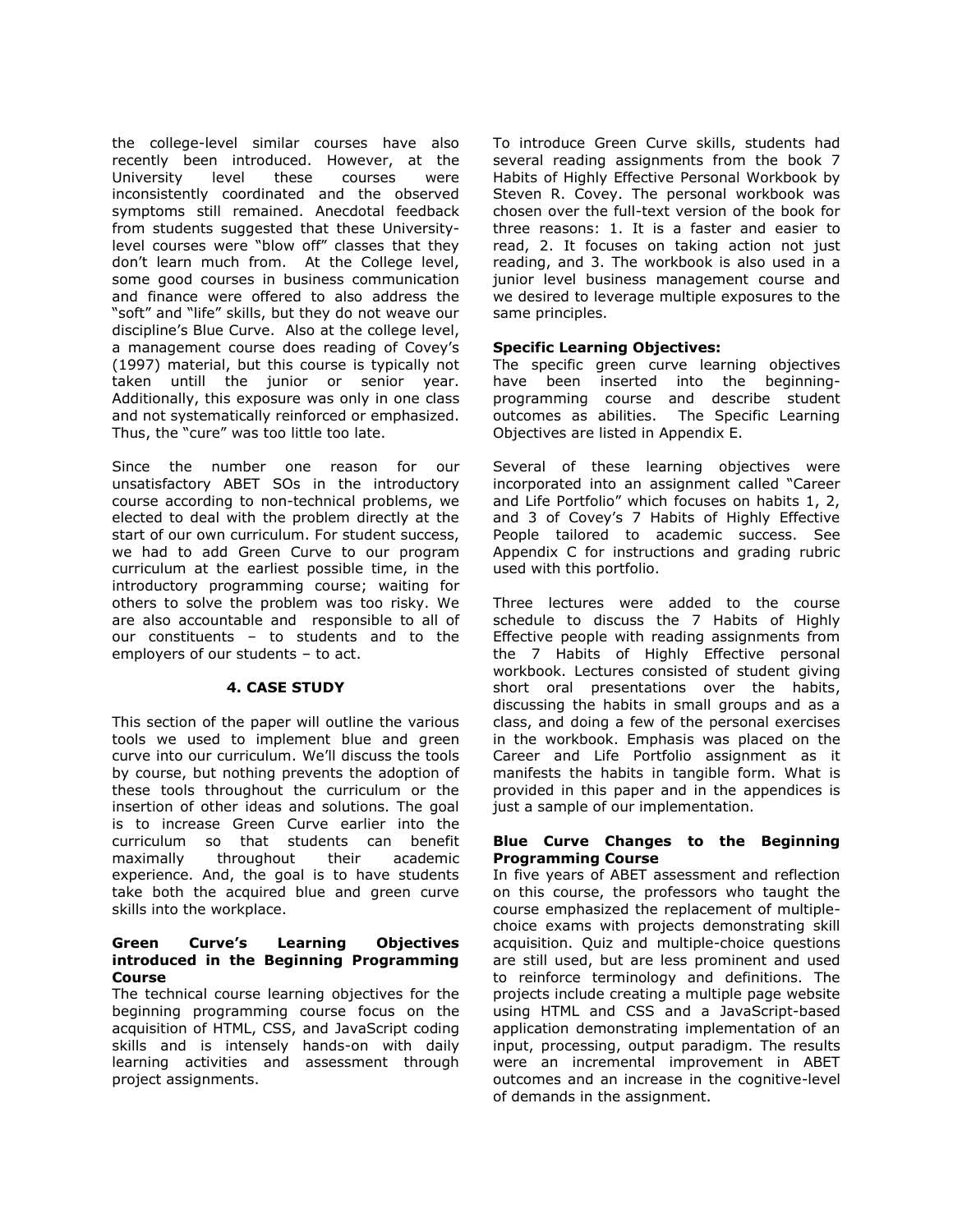The following section showcases several tools used to introduce coding or to practice coding through hedonic experiences. The authors have no affiliation with the applications showcased but have used each in the programming fundamental courses to enhance learning and motivate students' practice of logical thinking.

**Learning Activities**: Daily lectures culminated in several learning activities created by the instructor to practice the specific learning objectives lectured upon. Lectures were limited to 20-30 minutes of the course and then students performed hands-on learning activities that practiced what was just lectured on or expanded into related learning objectives.

**Weekly Calendaring Exercise:** Each week students had to demonstrate the use of a calendaring system that identifies a month's worth of academic deliverables and the dates due and pre-planned study times. Students were required to record the due date of each deliverable for all courses, not just the programming fundamentals course. Students were also required to define pre-planned study times for one week in advance.

For two weeks the professor quickly graded the calendars, which were brought to class. This was to ensure students were following directions; many had errors or deficiencies in defining preplanned study times only putting a day to study, not a specific time to start and end times. After two weeks, students graded each other's calendar with the professor randomly checking calendars. This started the week the professor discussed Habit 3, putting first things first, and continued the rest of the semester.

Through the ABET-prescribed annual assessment process, the usefulness of this exercise was discussed and will be replicated in the remaining three intermediate to advanced programming courses, giving consistent exposure from the freshman experience through the senior-level capstone project. Anecdotal evidence suggested that some students internalized the exercise and have continued using the calendar with deliverables in their work environment. The details of the calendaring exercise are outlined in Appendix F.

#### **Finding the Right Tools**

Ultimately, the green curve is also designed to facilitate acceleration along the blue curve. In this first programming course, several tools have greatly assisted in realizing our goals for the course. A detailed explanation of each tool, and how they are used, is outlined in Appendix G.

### **5. DISCUSSION**

Returning to the research questions presented in this paper, we share the following conclusions from our investigations and reflections.

RQ #1. Besides technical skills, what other professional skills are needed by our students to prepare them for successful careers?

For employers, industry advisory board members, and faculty observations regarding non-technical deficiencies that hinder our students achieving the ABET student outcomes, we conclude that the non-technical skills are critical to include throughout our technical program. Desired skills are time management, prioritization, career planning, goals seeking, taking responsibility for one's actions, collaboration, effectiveness in small teams, etc.

For example, the number one reason for unsatisfactory levels of achievement in ABET student outcomes came from students failing to turn in the assignments. Teaching more technical skills won't resolve this problem. Teaching prioritization and time management has a greater chance of helping these struggling students.

RQ #2. What frameworks and tools might be useful to include in teaching non-technical skills to students?

A valuable framework is the 7 Habits of Highly Effective People by Steven R. Covey, which emphasis being proactive not reactive, beginning with the end in mind (e.g., goal setting and problem decomposition), putting first things first, (e.g., prioritization and time management), think win-win for mutual beneficial solutions, seeking first to understand before being understood (e.g., listening and communication), synergy through teamwork, and sharpening the saw (e.g., continual learning and improvement, especially outside of class and in their professional careers).

RQ #3. Where should these skills be taught? At the beginning, middle, or end of a student's academic career?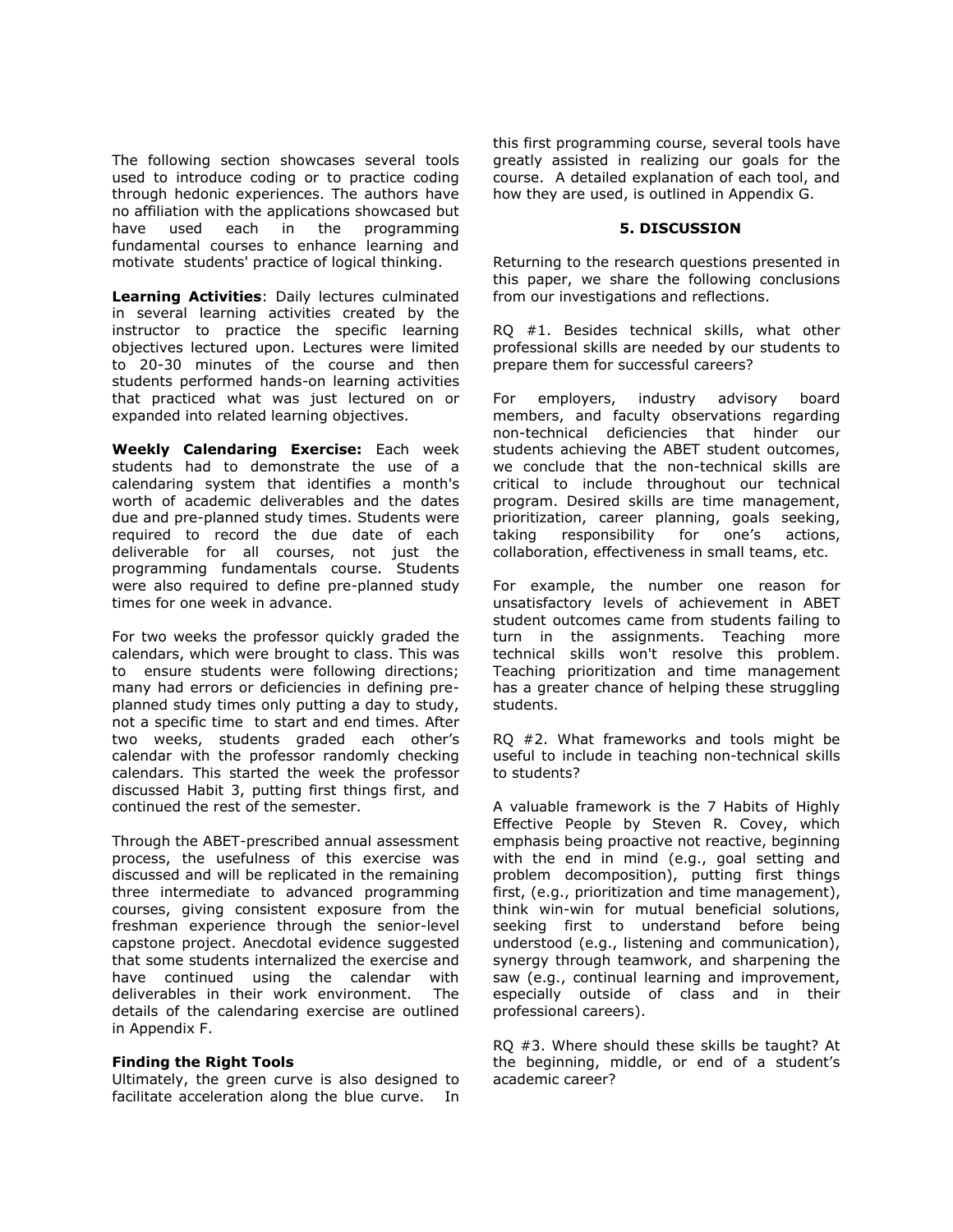In our college of business, students are introduced to the 7 Habits of Highly Effective People in a principle of management course. However, the introduction is brief, focuses on comprehension of the 7 habits rather than the acquisition of the habits, and students typically don't take the course until their junior year, which is too late to benefit from the skills in their critical years as freshman and seniors.

Since our department is ABET accredited, and since the failure to achieve student outcomes was not due to technical knowledge, and since failing to achieve a student outcome can jeopardize our accreditation, we determine it was our responsibility to teach these professional soft skills. Relying on the university or another department to fix the non-technical problems were too risky.

To help communicate to fellow colleagues and administrators our ideas, we created a framework called the green curve and blue curve. (See Figure 1). The green curve represents soft skill such as those from 7 Habits of Highly Effective People. The blue curve represents the technical skills, as outline in our adoption of ABET Student Outcomes and current technical curriculum.

The framework prescribes emphasizing green curve skills early in a student's academic time, even at the expense of deemphasizing some technical criteria to make room in the course schedule. The framework also prescribes that as a student progresses through their academic career, the amount of emphasis on green curve can be reduced since they have demonstrated green curve skill acquisition through rubrics. Because of the increase in these green curve skills, students can have an accelerated blue curve emphases and hopefully learn more technical skills that would have been possible without the acquisition of the green curve skills.

In later years, green curve skills are switched to other skills that may be of benefit, such as job interview skills, creation of a technical portfolio useful in job interviews, acquisition of internships, leadership, and team effectiveness, professional oral presentations, etc.

Earlier in this paper and in the appendices, we are pleased to share the tools, assignment and rubrics that we are experimenting with to achieve the green and blue curve skills.

RQ #4. What results have been observed from experimenting with different educational treatments?

It is too early to describe the full effect of the strategy we've outlined in this paper. Future assessment cycles, prescribed by AACSD and ABET processes, will help elucidate the achievements. However, some early indications are available. Our university has a freshman persistence rate of 63%. Increasing this rate is a top priority of university administrators. Since the inclusion of the green curve assignments into our programming fundamentals course, the persistence rate for two semesters has been 72% (N = 39) and 73% (N = 32). The first semester course was taught in a computer lab on-the-ground. The subsequent course was taught online learning objectives and tools, e.g., Cloud 9, codehs.com, etc.).

Both semesters were taught by the same professor with three student-led lecture days on 7 Habits of Highly Effective People, career and life portfolio assignment (see Appendix C), and a weekly assessment of using a calendaring system to pre-plan study times and identify school deliverables. It is a difficult attribute causality behind the results as there was not a positivist design to the treatments. The results could be attributed to many non-treatment factors, but some portion of the increase could be attributed to emphases on green curve skills. Take the results as indicative of potential success and that each college should evaluate which assignments and rubrics to implement in which courses.

## **6. CONCLUSION**

We understand that all schools may not have the same needs or the dynamics as our regional school. We recommend a technical program evaluate their students for the attainment of green curve skills and reflect on if the acquisition of green curve skills might increase the achievement of technical student outcomes. We present to the reader our rubrics and assignment instructions that may aid in teaching green curve skills.

#### **7.REFERENCES**

Babb, J., Browning, L., Womble, L., & Abdullat, A. (2014) Designing a Student Mentor Program For Engagement and Retention in a College Of Business at a Regional Institution.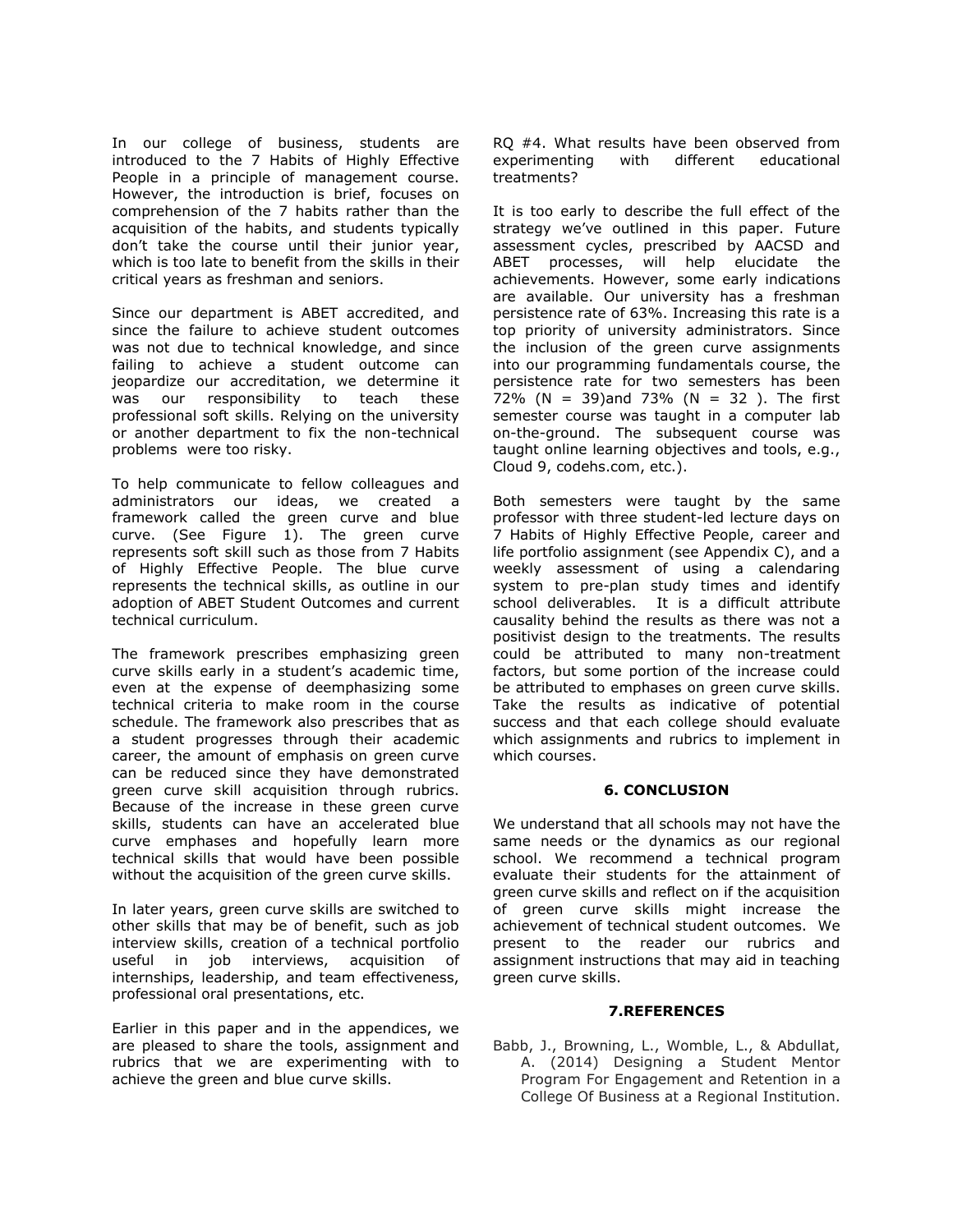Proceedings of the 2014 Clute Institute International Academic Conference, March 16 - 18, San Antonio, Texas (USA)

- Biggers, M., Brauer, A., & Yilmaz, T. (2008, March). Student perceptions of computer science: a retention study comparing graduating seniors with cs leavers. In *ACM SIGCSE Bulletin* (Vol. 40, No. 1, pp. 402- 406). ACM.
- Burns, T. J., Gao, Y., Sherman, C., Vengerov, A., & Klein, S. (2014). Investigating a 21st Century Paradox: As the Demand for Technology Jobs Increases Why Are Fewer Students Majoring in Information Systems?*Information Systems Education Journal*, *12*(4), 4-16.
- BLS (2014). U.S. Bureau of Labor Statistics. www.bls.gov. Accessed June 30, 2014.
- Clark, M. R. (2005). Negotiating the freshman year: Challenges and strategies among firstyear college students. *Journal of College Student Development*,*46*(3), 296-316.
- Cohoon, J. M. (2002). Recruiting and retaining women in undergraduate computing majors. *ACM SIGCSE Bulletin*, *34*(2), 48-52.
- Elliott, T. R., Godshall, F., Shrout, J. R., & Witty, T. E. (1990). Problem-solving appraisal, selfreported study habits, and performance of academically at-risk college students. *Journal of Counseling Psychology*, *37*(2), 203.
- Gorgone, J., Davis, G. B., Valacich, J. S., Topi, H., Feinstein, D. L., & Longenecker, H. E. (2003). IS 2002 model curriculum and guidelines for undergraduate degree programs in information systems. *Communications of the Association for Information Systems*, *11*(1), 1.
- Granger, M. J., Dick, G., Jacobson, C. M., & Van Slyke, C. (2007). Information Systems Enrollments: Challenges and Strategies. *Journal of Information systems education*, *18*(3), 303-311.
- McCambley, W. (2014). Top Ten Computer Science Engineering Schools. *Codehs.com*. June 11.
- McDowell, C., Werner, L., Bullock, H. E., & Fernald, J. (2006). Pair programming improves student retention, confidence, and program quality. *Communications of the ACM*, *49*(8), 90-95.
- McKenzie, W. B. (2006). Information Systems Curriculum Revision in a Hostile Environment: Declining Interest, Threats from Offshore, and Proprietary Certification. *Information Systems Education Journal*, *4*(105), 3-8.
- Mishra, S., Draus, P., Caputo, D., Leone, G., Kohun, F., & Repack, D. (2014). Gender Rationales and Success Factors in Assessing and Selecting a Major in Information Technology at the Undergraduate Level of a University Program: A Focus Group Approach. *Information Systems Education Journal*, *12*(4), 40.
- Peckham, J., Stephenson, P., Hervé, J. Y., Hutt, R., & Encarnação, M. (2007). Increasing student retention in computer science through research programs for undergraduates. *ACM SIGCSE Bulletin*, *39*(1), 124-128.
- Rendon, L. I. (1995). Facilitating Retention and Transfer for First Generation Students in Community Colleges.
- Saulnier, B., Brooks, N., Ceccucci, W., & White, B. A. (2006). Learning Communities in Information Systems Education: Developing the Reflective Practitioner. *Director*, 07.
- Sheskin, D. J. (2003). *Handbook of parametric and nonparametric statistical procedures*. crc Press.
- Topi, H., Valacich, J. S., Wright, R. T., Kaiser, K., Nunamaker Jr, J. F., Sipior, J. C., & de Vreede, G. J. (2010). IS 2010: Curriculum guidelines for undergraduate degree programs in information systems. *Communications of the Association for Information Systems*, *26*(1), 18.
- Wise, B. (2008). High schools at the tipping point. *Educational Leadership*,*65*(8), 8.
- Zuegel, D. 2012. CodeHS Aims to be Market Trailblazer for Pre-College Computer Science Education. *The Standford Review*. December 4.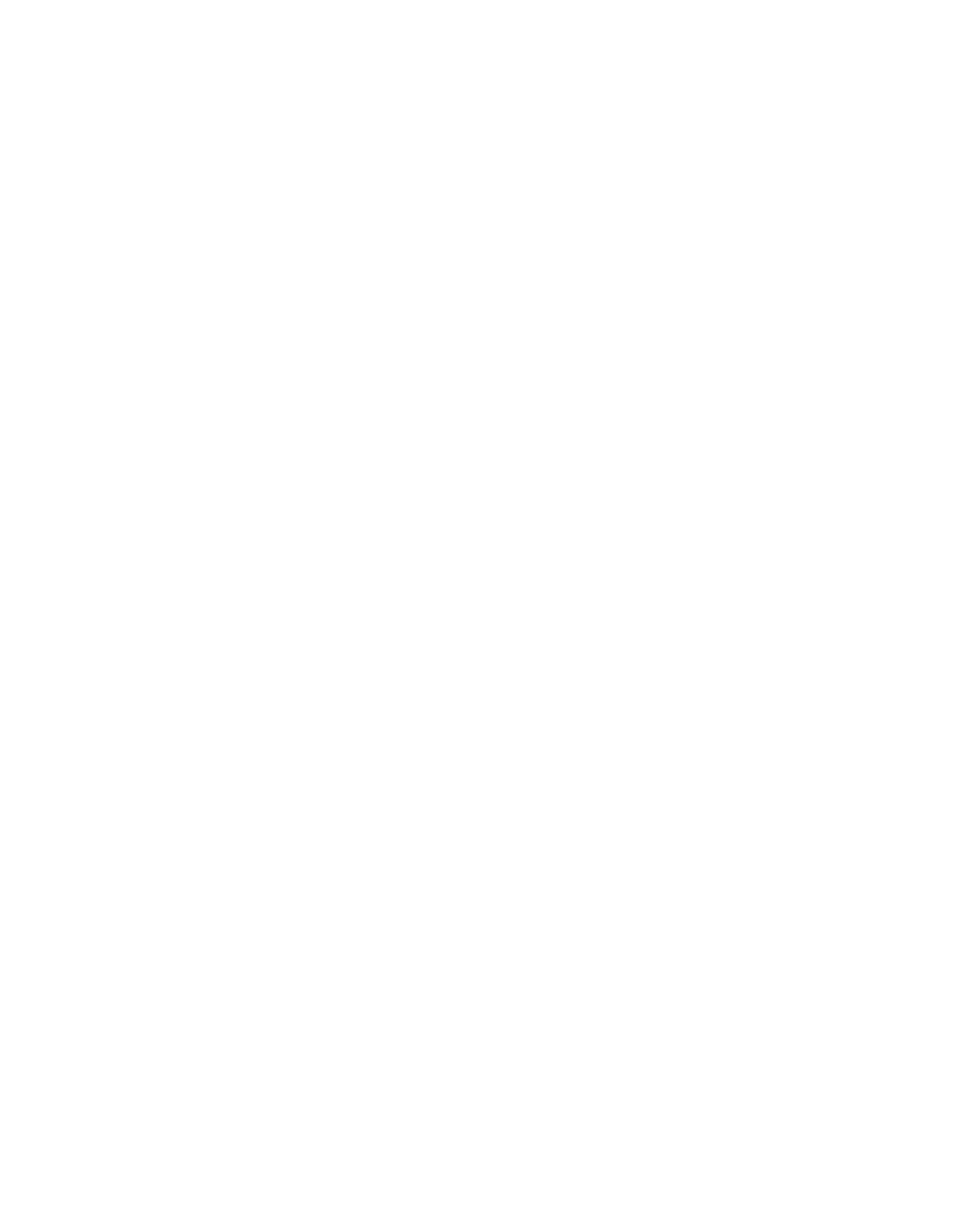## **Appendix A. List of Life Ambitions exercise**

## **Learning Objective:**

1. The student will be able to create a list of life ambitions (e.g., what do you want to learn, acquire, accomplish, places to visit, etc.)

### **Activity:** In class, read or paraphrase to the students the following purpose that motivates the exercise.

**Purpose:** There is story told about a NASA astronaut who when he was 16 or 17 years old he made a list of all the things he wanted to do and accomplish in his list. The list includes many things, including being an astronaut. He'd check off the items as he accomplished them. Habit 2 of 7 Habits of Highly Effective People is "Begin with the End in mind" Creating a list of life ambitions is designing where you want to be, who you want to become, and what you want to have accomplished. At a later time, you can use this list to select specific goals to work on that are in alignment with your long term goals. **Instructions:** Make a list of 20 to 30 life ambitions. Make a list, not a paragraph so you can see each item independently of the other items. The following questions can help prompt ideas. Don't judge the ideas or decide how you will accomplish them. For now, just list them and get excited about them. For several of your ambitions, add photos to motivate and visually remind you of the ambition. Search the internet for photos that may visually describe your ambitions, e.g., if you want to go to the Great Wall in China, find a travel photos and paste it in the document. Even though this is for personal use, be sure to record the URL of the photo and give credit to the owner of the photos. Keep this list with you for years to come and set specific goals to help you accomplish your ambitions.

## **"Begin with the End In Mind" Steven Covey 7 Habits of Highly Effective People**

What are your life ambitions? What do you want to accomplish? Consider what you want to accomplish in 1, 5, 10, 20 years that will make your life meaningful and fulfilled. Use this activity to dream. Do not limit your dreams. Do not consider how or when it will be done. Write everything you desire to do, learn, and accomplish. Consider the following questions and write, write, and write.

- 1. If money and time were not obstacles, where would you want to visit, go to, see, explore, etc.?
- 2. What things do you want to learn? (Languages, skills, sports, hobbies, etc.)
- 3. What things do you want to earn, buy, acquire, donate to, etc.?
- 4. What do you want to participate in, accomplish, win, race, experience, etc.?

| <b>Grauniy Nubily</b>             |                                                                                                                                                                                                                                                                   |                                                                                                                                                                                                  |  |  |  |
|-----------------------------------|-------------------------------------------------------------------------------------------------------------------------------------------------------------------------------------------------------------------------------------------------------------------|--------------------------------------------------------------------------------------------------------------------------------------------------------------------------------------------------|--|--|--|
| <b>Criteria</b>                   | <b>Highly Ambitions</b>                                                                                                                                                                                                                                           | <b>Low Ambition</b>                                                                                                                                                                              |  |  |  |
| Beginning with<br>the End in Mind | 20 to 30 life ambitions have been listed<br>The four questions have been answered<br>with some life ambitions                                                                                                                                                     | Fewer than 10 ambitions<br>At least one question<br>does not have ambitions<br>listed                                                                                                            |  |  |  |
| Visual Appeal                     | Ambitions are in list form not in a<br>paragraph<br>At least 5 photos were added<br>corresponding to ambitions<br>Credit was given to the intellectual<br>property owner of the photos<br>identifying the URL of the photo and, if<br>possible, the owner's name. | Wrote a paragraph<br>rather than a list<br>Fewer than 5 photos<br>were added<br>(demonstrating lack of<br>attention to details)<br>Credit was not given to<br>the intellectual property<br>owner |  |  |  |

#### **Grading Rubric**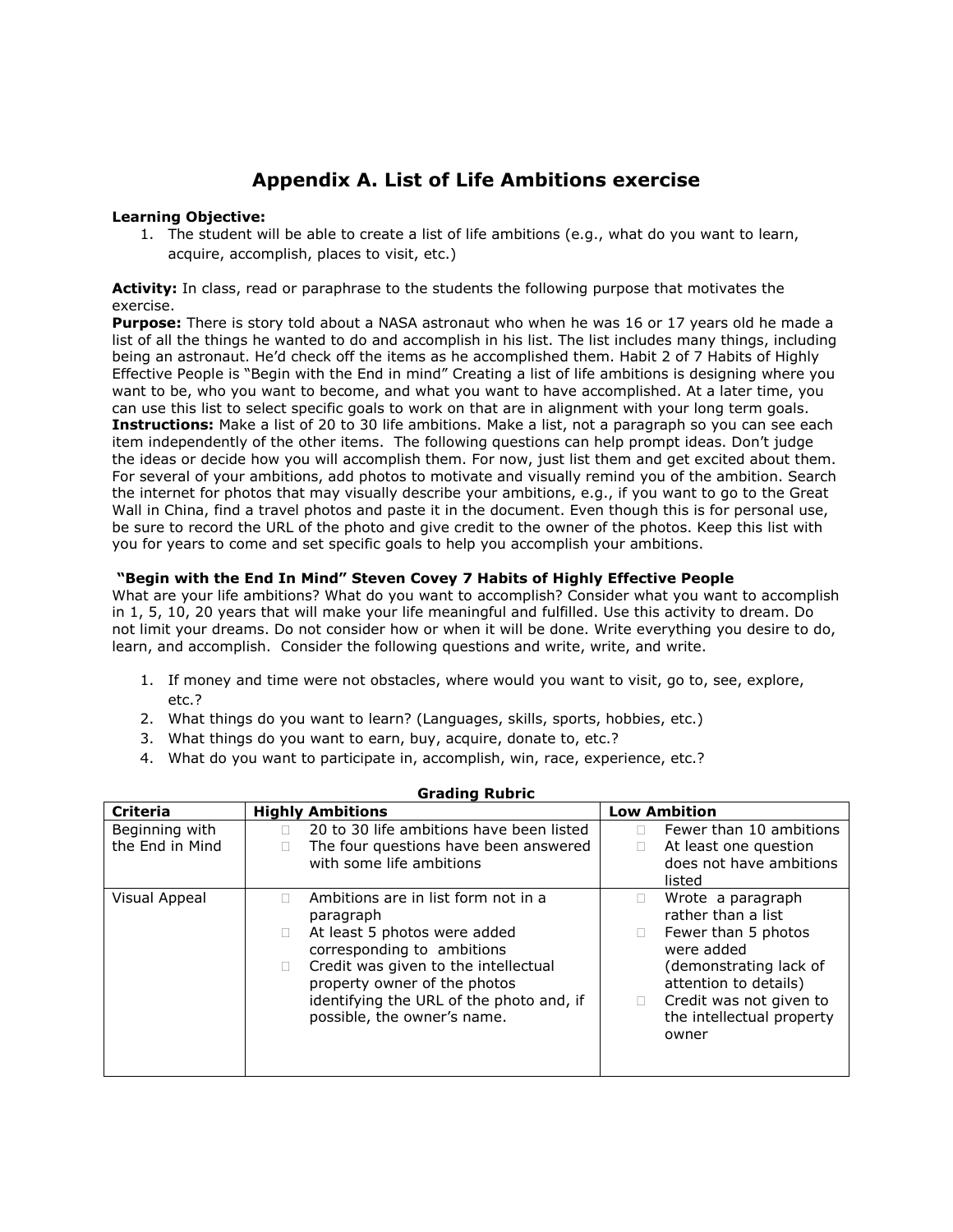## **Appendix B. Career Interview and Reflection on Career Preparedness**

This is a multi-part assignment to cause you to reflect on what you want to do as a career and how best to prepare for it.

## **Part A:**

Find online3 job titles *in your chosen disciplines* and range of salaries for those jobs. Consider using indeed.com or other websites. What qualifications are needed? Are any technology qualification mentioned? What is the salary? Include this data in a 4-column table when you write your reflection for Part C.

| Job Title | Qualifications Required   Technical Qualifications Required | Salary (if available) |
|-----------|-------------------------------------------------------------|-----------------------|
|           |                                                             |                       |
|           |                                                             |                       |
|           |                                                             |                       |

## **Part B:**

Find someone in your discipline and interview them, asking questions similar to these but not limited to these.

- 1. What do they do? What are their responsibilities or tasks? What is a typical day like for them?
- 2. What technologies/hardware/software do they use?
- 3. What would technology or software would they like to know that would make them better as a professional?
- 4. Any other question that would help you understand their job and the desirability of it to you?

## **Part C:**

Write summary of the information you found through Parts A, B and C. Maximum of two pages (spacing doesn't matter), and a minimum of two paragraphs. Grading will be on evidence of your effort and reflection of what you found. This is your life. You'll get out of it what you put into it.

## **Deliverable:**

Deliver the MS Word document or PDF document to WTclass…\Lessons\Turn In Homework\Homework Career Interview\.

## **Questions and Answers:**

## **What format should the info be in table or paragraphs?**

Several of you have asked if the format of the paper should be in tables or written paragraphs. The format isn't as important to me as the synthesis and reflection on the data you gathered. Some parts lend themselves to present in a table; other parts lend themselves to writing. You choose how you want to present it.

Part A can be in table format or paragraph format. I'm also looking for a synthesis of the data you gathered. The instructions asked some thought provoking questions regarding what you found out, e.g., Can you apply for the job yet? What general skills and what technical knowledge do you need to learn in the next year to be able to apply? Are there any certificates or licensing requirements? How are you going to get experience is they say "8 years experience required"? etc. The Part B (interview) lends itself to paragraph writing also as it is a synthesis of the interview.

Writing is a process of thinking: gathering data, reflecting on the personal meaning of the data you gathered, interpret the knowledge in the data, and then communicating that new knowledge. I want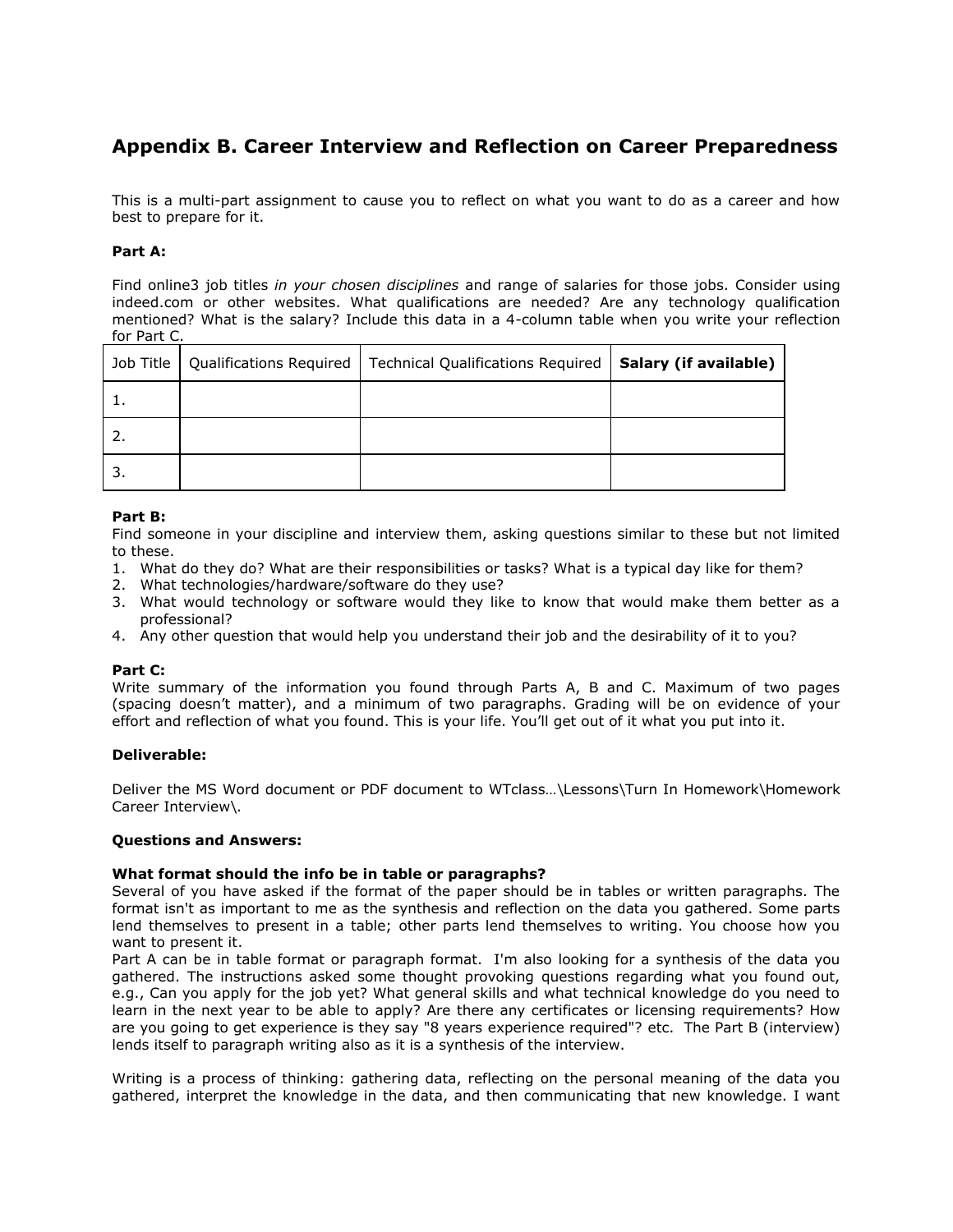this to be a valuable learning activity for you that will change your behavior in the next year or two before you graduate---so that you will be stupendously prepared for your careers.

## **Can we work together on the assignment?**

Yes and no. You may do Part A and B with a partner. I encourage collaboration and discussion. But Part C must be written by yourself.

## **Grading Rubric**

| Criteria   | Excellent                                                  | Satisfactory               | Unsatisfactory       |
|------------|------------------------------------------------------------|----------------------------|----------------------|
| Part A Job | 3 job opportunities are<br>$\Box$                          | 1 jobs<br>ΙI               | 0 jobs identified    |
| Opps       | identified with qualification                              | identified                 |                      |
|            | requirements                                               |                            |                      |
| Part B     | $\Box$ A professional was interviewed                      |                            | Failed to ask        |
| Interview  | Interview consisted of the following:                      |                            | questions regarding  |
|            | Questions relating to job<br>$\Box$                        |                            | job responsibilities |
|            | responsibilities, typical day,                             |                            |                      |
|            | what they do, etc. were asked.                             |                            | Failed to ask        |
|            | $\Box$ Questions related to the                            |                            | questions regarding  |
|            | technical or software                                      |                            | technical            |
|            | requirements                                               |                            | requirements         |
| Part C     | $\Box$ Evidenced provided for                              | Completed<br>$\Box$        | Missing evidence     |
| Written    | reflecting on Parts A                                      | Part A but did not         | for Part A           |
| Reflection | Evidenced provided for<br>$\Box$                           | reflect or apply to        | Missing evidence     |
|            | reflecting on Part B                                       | themselves                 | for Part B           |
|            |                                                            | Completed<br>□             |                      |
|            |                                                            | Part B but did not         |                      |
|            |                                                            | reflect or apply to        |                      |
|            |                                                            | themselves                 |                      |
| Mechanics  | $\Box$ Length is sufficient to                             | Too short<br>$\Box$        | Appears as if the    |
|            | demonstrate reflection and                                 | to demonstrate             | student vomited      |
|            | application to the student's life                          | reflection and             | thoughts onto the    |
|            |                                                            | application.               | paper with no        |
|            | Length is no more than two<br>ப                            | Leaves more                | reflection or        |
|            | pages                                                      | questions than it          | coherent structure.  |
|            |                                                            | answers.<br>□              |                      |
|            | $\Box$ Free from distracting<br>grammatical errors, syntax | Length is<br>longer than 2 |                      |
|            | errors, or rambling.                                       |                            |                      |
|            |                                                            | pages<br>More than<br>П    |                      |
|            |                                                            | two grammatical            |                      |
|            |                                                            | errors are                 |                      |
|            |                                                            | distracting.               |                      |
| Total      |                                                            |                            |                      |
| Points     |                                                            |                            |                      |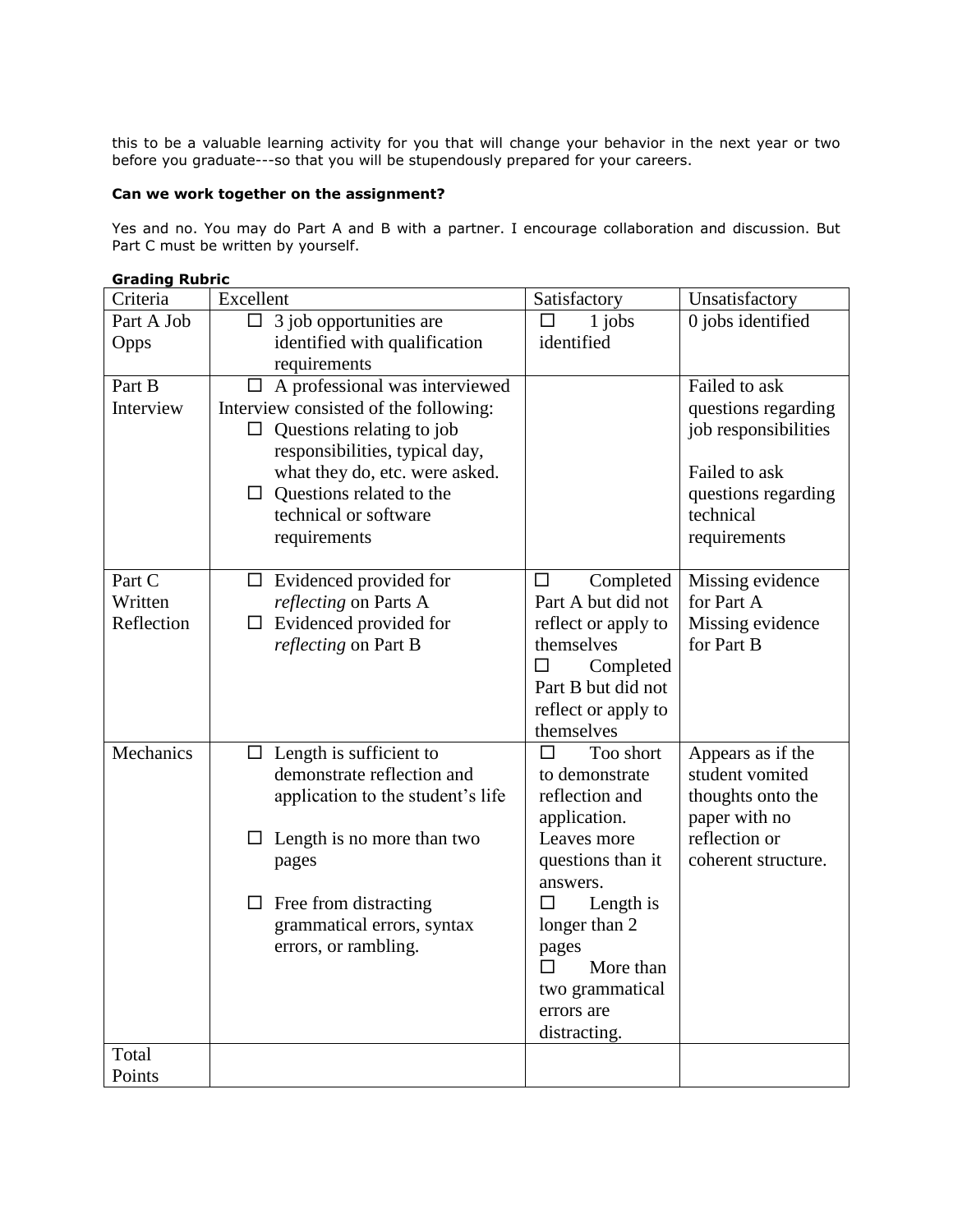## **Appendix C. Career and Life Portfolio**

## **Task**

Demonstrate that you have improved your personal life skills and learned something from this course besides programming (i.e., the Seven Habits of Highly Effective People). Create a physical portfolio that demonstrates the personal leadership skills you possess or have learned. Create a section (Chapter divider) for the learning objectives listed below. Be creative in presentation! There is no limit to what you can do to present your portfolio, other than it must be tangible and carry-able.

Not all solutions to business problems require technical solutions. The following non-technical learning objectives will be explored in class. Create a tangible portfolio that includes evidence of completing each learning objective listed below.

### **Learning Objectives:**

Students will be able to….

- 1. Communicate a clear vision of life and career opportunities, including short and long-term goals. (Habit 1: Be proactive and Habit 2 Begin with the end in mind.)
	- a. List of Life ambitions, including photos of many of your life ambitions
	- b. At least three specific goals, using the template patterned off the goal-setting worksheet Seven Habits of Highly Effective People provided by Dr. Humpherys
	- c. Add a page on quotes and life maxims that are motivating to you or significant to you and help you succeed.
- 2. Outline a specific career plan through college that explores desired career options that leads to students fixing a specific career outcome
	- a. Create a list of classes you can take for your college major for each semester until you are graduated. This is a plan (Habit 2: Begin with the end in mind). It is not set in stone and may change in the future. But demonstrate you have a plan, fill in classes, even electives or possible electives, for every semester until you graduate.
- 3. Demonstrate time management skills and good study habits -- replacing ineffective habits with desired and effective habits
	- a. Provide a copy of your calendar with pre-defined study times, school deliverables (homework and exam due dates), and pre-planned fun time.
- 4. Demonstrate an increased usage of the Student Success Center and other on-campus resources
	- a. Provide evidence that you have used one of the resources of the Student Success Center (career counseling, job & internship opportunities, mock interviews, writing center, math lab, physics lab, resume workshop, resume consultation, academic advising, etc.). Evidence can be a summary of something you attended or a photo of yourself in the success center activity, or a signature by a councilor or tutor on something, etc.
	- b. Provide evidence that you have integrated yourself into WT college life. For example, take photos of yourself at the activity center climbing the rock wall, bowling, or at some campus event, concert, fine arts event, classroom or labs you frequent, attend a club, attend a sorority or fraternity event, etc. College life is more than just studies, it's a cultural adventure. Instead of photos you can also write about how you've integrated yourself into college life. If someone were to ask you, "So what are you doing at college?" you could show them this chapter and give evidence of all the exciting fun things you are doing and learning in college.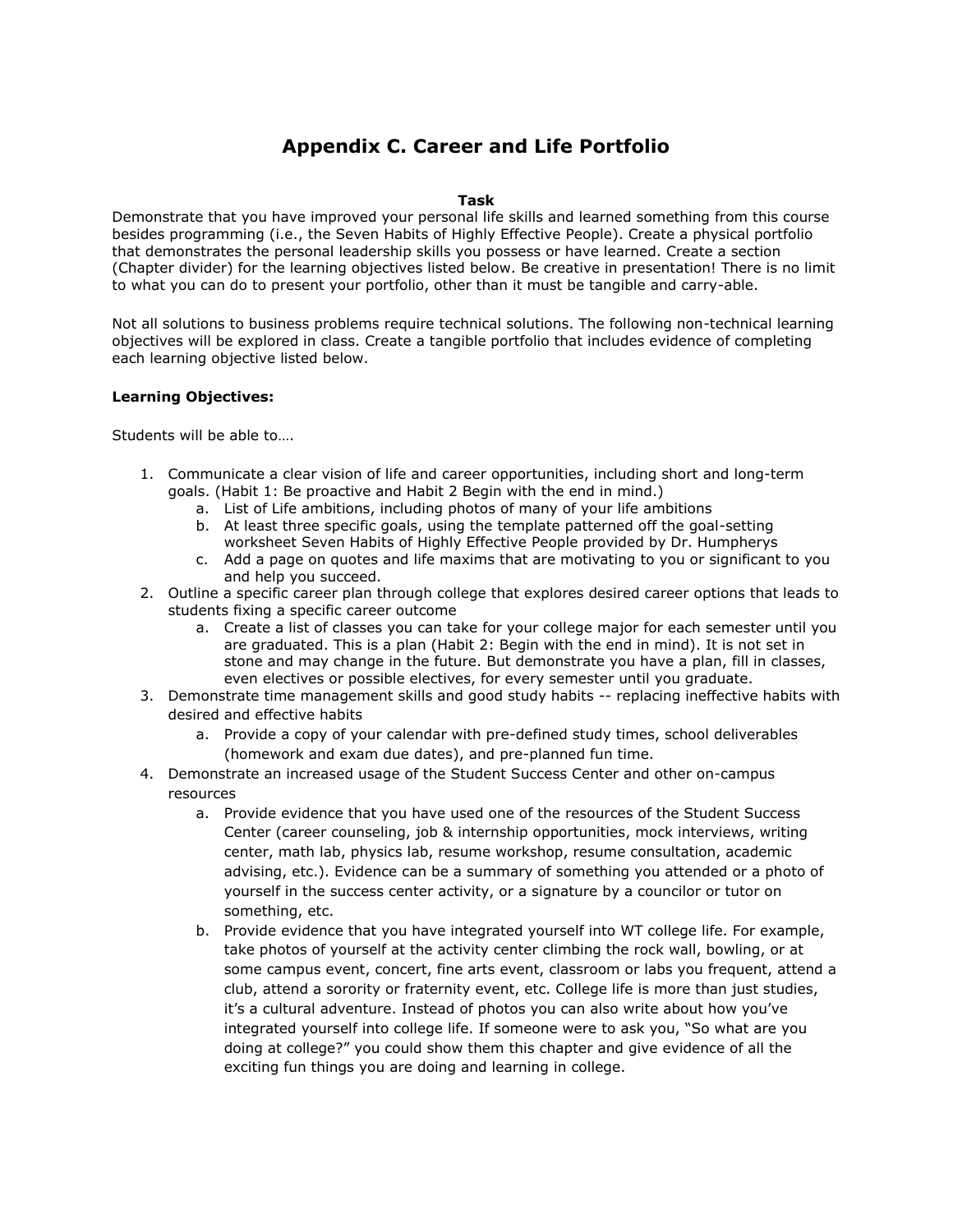5. Samples of your deliverables demonstrating your website and programming skills. Include at least 3 samples of technical project or technical creations you have done in or as a result of this class. Consider including your homework (particularly homework 4 website and homework 5 Javascript application) or learning activities.

## **Deliverable**

Bring your tangible portfolio to class on the day specified on the schedule.

| <b>Grading Rubric</b>                                                                                |                                                                                               |                                                       |                           |  |  |
|------------------------------------------------------------------------------------------------------|-----------------------------------------------------------------------------------------------|-------------------------------------------------------|---------------------------|--|--|
| <b>Criteria</b>                                                                                      | <b>Excellent</b>                                                                              | <b>Satisfactory</b>                                   | <b>Unsatisfactory</b>     |  |  |
|                                                                                                      | 1. Communicate a clear vision of life and career opportunities, including short and long-term |                                                       |                           |  |  |
|                                                                                                      | goals. (Habit 1: Be proactive and Habit 2 Begin with the end in mind.)                        |                                                       |                           |  |  |
|                                                                                                      |                                                                                               |                                                       |                           |  |  |
| List of Life<br>ambitions,                                                                           | A prospective employer<br>□<br>would be impressed with the                                    | A teacher would<br>$\Box$<br>say, "They put in enough | $\square$ No<br>ambitions |  |  |
| including photos of                                                                                  | quantity and thoughtfulness that                                                              | effort to satisfy the                                 | listed                    |  |  |
| many of your life                                                                                    | went into listing your life                                                                   | assignment but not                                    |                           |  |  |
| ambitions                                                                                            | ambitions and would say "This is                                                              | enough to make it really                              |                           |  |  |
|                                                                                                      | someone who knows what they                                                                   | meaningful and useful to                              |                           |  |  |
|                                                                                                      | want in life"                                                                                 | their future."                                        |                           |  |  |
|                                                                                                      | Several images are<br>□                                                                       | Two or fewer<br>п                                     |                           |  |  |
|                                                                                                      | provided as visual reminders of                                                               | images were included.                                 |                           |  |  |
|                                                                                                      | their ambitions.                                                                              | Goal is stated in                                     |                           |  |  |
| At least three<br>specific goals, using                                                              | One goals set<br>□<br>Goal is stated in the<br>П                                              | $\Box$<br>future tense not present                    | No goal<br>□<br>set       |  |  |
| the template                                                                                         | positive and present tense                                                                    | tense                                                 |                           |  |  |
| patterned off the                                                                                    | $\Box$<br>Template was used and                                                               | Goal is too<br>$\Box$                                 |                           |  |  |
| goal-setting                                                                                         | filled out                                                                                    | broad, not measurable                                 |                           |  |  |
| worksheet Seven<br>Habits of Highly                                                                  | Goal is measurable<br>□<br>$\Box$<br>Goal has a due date                                      | Did not use the<br>П.<br>template provided and        |                           |  |  |
| <b>Effective People</b>                                                                              | □<br>He/she has listed                                                                        | therefore is missing                                  |                           |  |  |
| provided by Dr.                                                                                      | compelling reasons for the goal                                                               | important elements of                                 |                           |  |  |
| Humpherys                                                                                            | using the template                                                                            | goal setting                                          |                           |  |  |
|                                                                                                      |                                                                                               |                                                       |                           |  |  |
| Add a page on                                                                                        | One page of positive<br>□                                                                     | Half page of<br>$\Box$                                | No.<br>$\Box$             |  |  |
| quotes and life                                                                                      | quotes and life maxims provided                                                               | content                                               | pages                     |  |  |
| maxims that are                                                                                      | Visually appealing<br>□                                                                       |                                                       |                           |  |  |
| motivating to you                                                                                    |                                                                                               |                                                       |                           |  |  |
| or significant to you<br>and help you                                                                |                                                                                               |                                                       |                           |  |  |
| succeed.                                                                                             |                                                                                               |                                                       |                           |  |  |
|                                                                                                      |                                                                                               |                                                       |                           |  |  |
|                                                                                                      |                                                                                               |                                                       |                           |  |  |
| 2. Outline a specific career plan through college that explores desired career options that leads to |                                                                                               |                                                       |                           |  |  |
| students fixing a specific career outcome                                                            |                                                                                               |                                                       |                           |  |  |
|                                                                                                      |                                                                                               |                                                       |                           |  |  |
| Graduation plan                                                                                      | Create a list of classes<br>п                                                                 | Courses listed<br>$\Box$                              | Not present               |  |  |
|                                                                                                      | you can take for your college                                                                 | but not by                                            |                           |  |  |
|                                                                                                      | major for each semester until you<br>are graduated (e.g., executable                          | semester (not a<br>plan, just a                       |                           |  |  |
|                                                                                                      | plan)                                                                                         | checklist)                                            |                           |  |  |
|                                                                                                      | Elective are specific and<br>□                                                                | Electives are<br>□                                    |                           |  |  |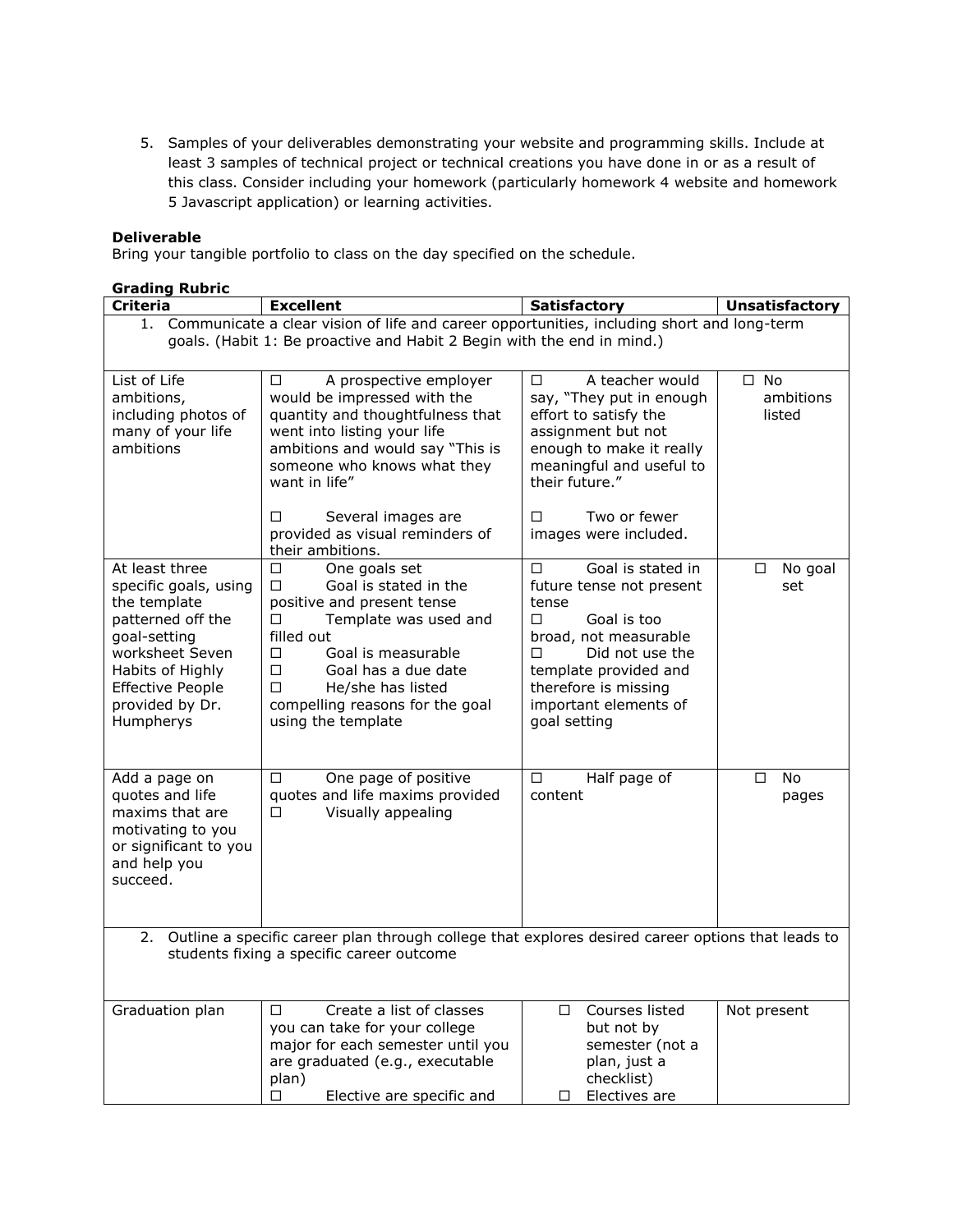|                                                                                                                                         | not ambiguous                                                                                                                                                                                                                                                                                                        | □           | ambiguous<br>Incomplete<br>timeline                                                                                                                                                                                                                              |                                                                                   |
|-----------------------------------------------------------------------------------------------------------------------------------------|----------------------------------------------------------------------------------------------------------------------------------------------------------------------------------------------------------------------------------------------------------------------------------------------------------------------|-------------|------------------------------------------------------------------------------------------------------------------------------------------------------------------------------------------------------------------------------------------------------------------|-----------------------------------------------------------------------------------|
| 3. Samples of your deliverables demonstrating your website and programming skills.                                                      |                                                                                                                                                                                                                                                                                                                      |             |                                                                                                                                                                                                                                                                  |                                                                                   |
| Include at least 3<br>samples of<br>technical project or<br>technical creations<br>you have done in or<br>as a result of this<br>class. | Three samples provided<br>□                                                                                                                                                                                                                                                                                          | п           | Less than three<br>provided                                                                                                                                                                                                                                      | None present                                                                      |
| Portfolio Organization<br>4.                                                                                                            |                                                                                                                                                                                                                                                                                                                      |             |                                                                                                                                                                                                                                                                  |                                                                                   |
| Chapters                                                                                                                                | The chapters are easily<br>П<br>distinguishable                                                                                                                                                                                                                                                                      | П           | Hard to find<br>items                                                                                                                                                                                                                                            | Items are or<br>disorganized                                                      |
| Grammar & Style                                                                                                                         | $\Box$<br>Free from distracting<br>grammatical and typographical<br>errors                                                                                                                                                                                                                                           | $\Box$      | A few<br>grammatical<br>errors present                                                                                                                                                                                                                           | Disregard for<br>quality of<br>grammar                                            |
| <b>Effort and Proactive</b>                                                                                                             | Evidence of<br>П<br>thoughtfulness and proactive<br>effort put into the assignment to<br>make the career portfolio a useful<br>life-planning tool<br>П<br>Has visual appeal Is of a<br>quality that demonstrates time<br>and effort and could be presented<br>to a prospective employer or<br>scholarship evaluation | П<br>п<br>□ | Some effort<br>demonstrates<br>Evident this was<br>created by a<br>student and not<br>presentable to<br>anyone else<br>Appears to go<br>through the<br>motion to check<br>off the required<br>boxes but not to<br>make if a<br>purposeful life<br>planning tool. | Demonstrates<br>lack of effort<br>beyond<br>satisfying<br>minimum<br>requirements |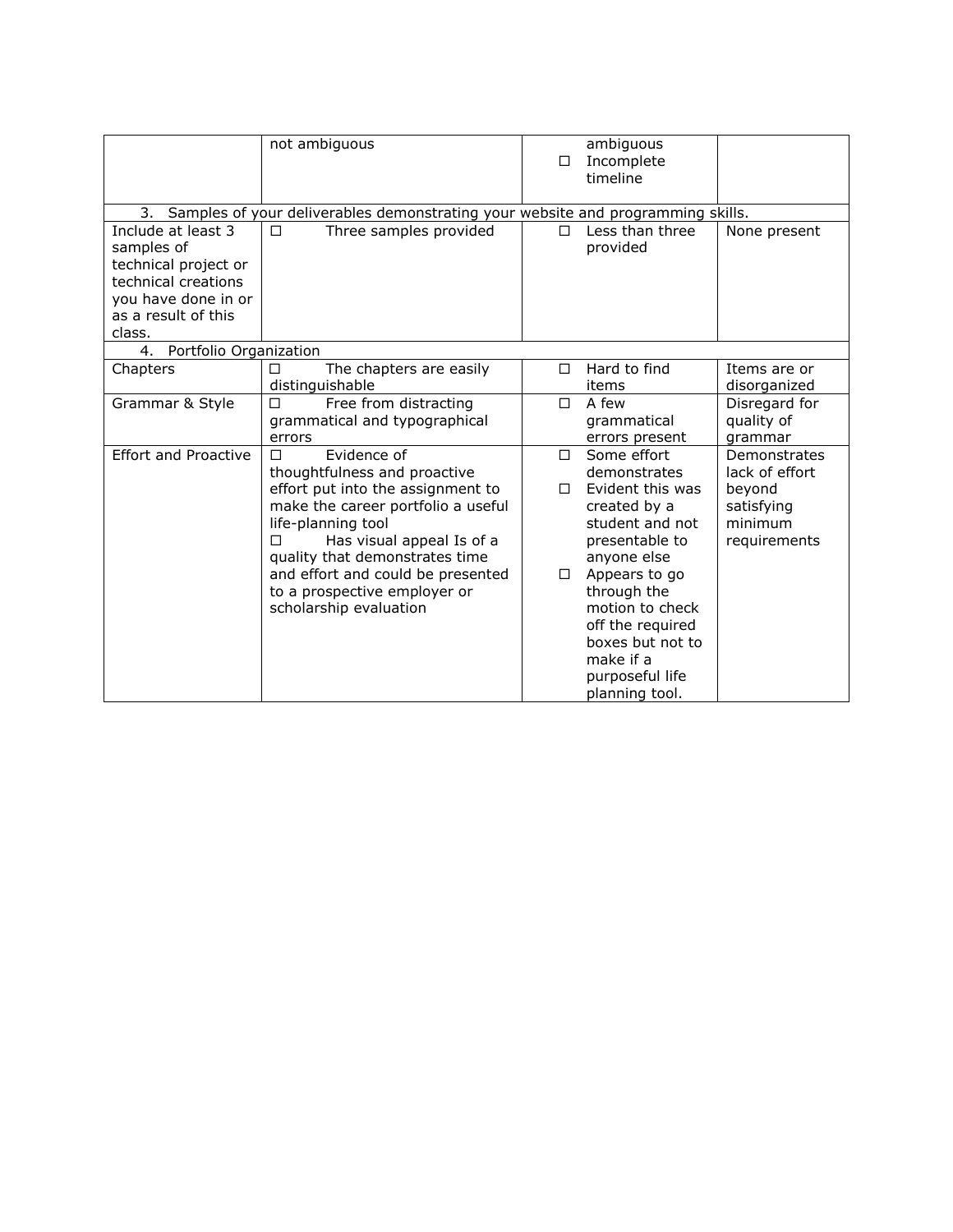## **Appendix D. The Student Outcomes for CIS Program**

These Student Outcomes (SO) were adopted by our department from ABET student outcomes, with the addition of SO#8 and SO#9.

SO1. An ability to analyze a problem, and identify and define the computing requirements appropriate to its solution

SO 2. An ability to design, implement, and evaluate a computer-based system, process, component, or program to meet desired needs

SO 3. An ability to use current techniques, skills, and tools necessary for computing practice SO 4. An ability to apply knowledge of computing and mathematics appropriate to the discipline

SO 5. An understanding of processes that support the delivery and management of IS within a specific application environment

SO 6. An ability to analyze the local and global impact of computing on individuals, organizations, and society

SO 7. Recognition of the need for and an ability to engage in continuing professional development

SO 8. An ability to function effectively on teams to accomplish a common goal

SO 9. An ability to communicate effectively with a range of audiences

SO 10. An understanding of professional, ethical, legal, security and social issues and responsibilities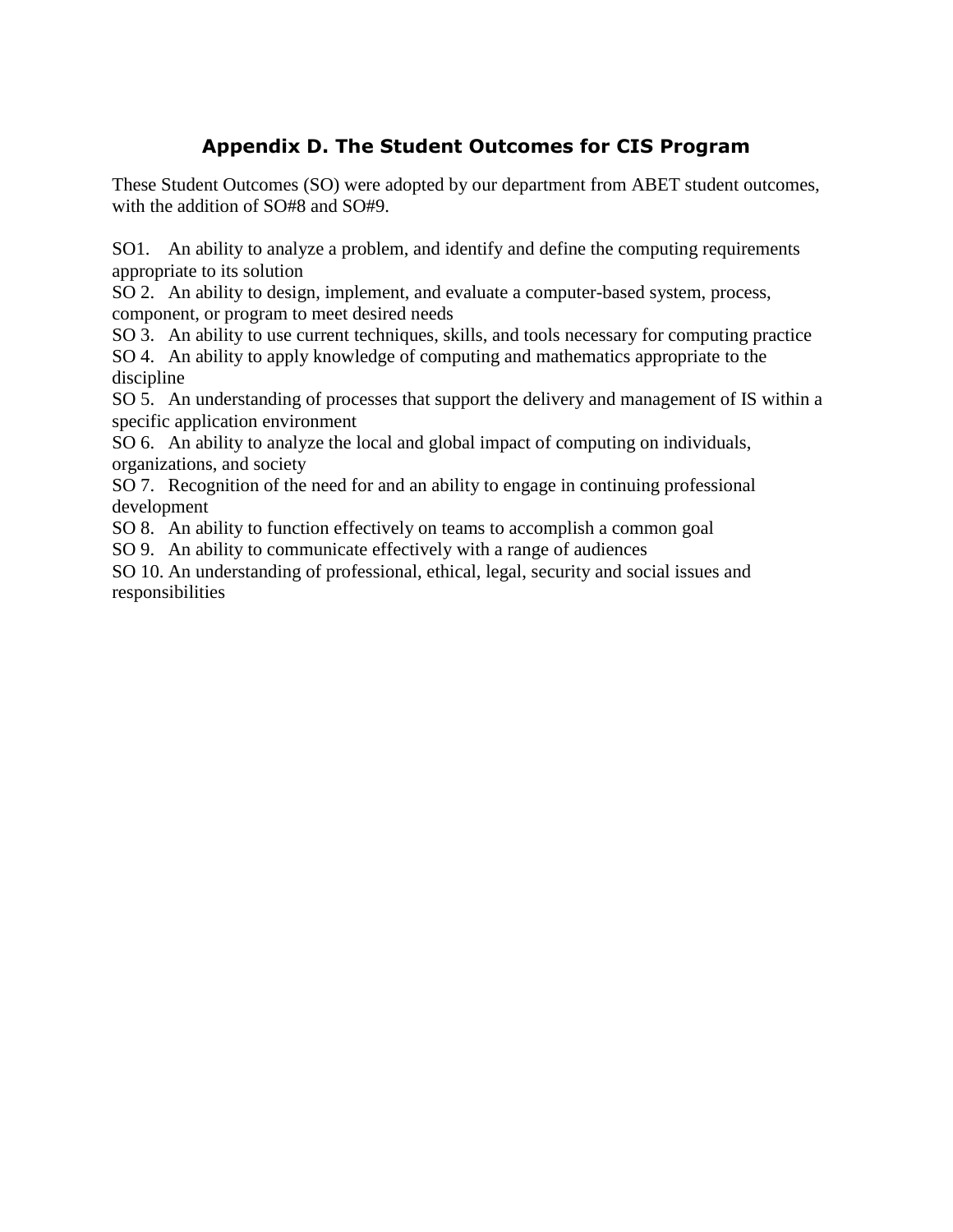## **Appendix E. Specific Green Curve Learning Outcomes for the First Programming Course**

- 1. Communicate a clear vision of life and career goals, including short and long-term goals. (Habit 1: Be proactive and Habit 2 Begin with the end in mind.)
	- a. Deliver brief oral presentations to fellow students regarding Habits 1, 2, 3, or 7.
		- b. Discuss with fellow students what they learned from the readings on Habits 1, 2, 3, and 7.
	- c. Write reflective answers to a set of questions from Habits 1, 2, 3, and 7 in the personal workbook
	- d. Create a list of life ambitions (e.g., what do you want to learn, acquire, accomplish, places to visit, etc.) (see Appendix A for instructions and rubric)
	- e. Set three detailed goals (using a modified template from the personal workbook)
	- f. Practice achieving short-term goals (using a 5-day Tiny Habits program developed by Dr. BJ Fogg. [http://tinyhabits.com\)](http://tinyhabits.com/)
	- g. Discuss with an IT/IS professional about his/her career and how to prepare for it (see Appendix B)
	- h. Watch code.org videos on why everyone should learn coding and what a coding career looks like
	- i. Tour a local data center and ask two questions to the host Chief Information Officer
- 2. Outline a specific academic plan through college that explores desired career options that leads to students fixing a specific career outcome with semester by semester, actionable plan for courses to take.
- 3. Demonstrate time management skills and good study habits providing a copy of a personal calendar with pre-defined study times, school deliverables (homework and exam due dates), and pre-planned fun time.
- 4. Demonstrate an increased usage of the Student Success Center and other on-campus resources.
- 5. Provide evidence of integration into college life and campus or learning community activities.
- 6. Create a portfolio of at least three technical projects that can be used for an entry-level job interview or internship interview.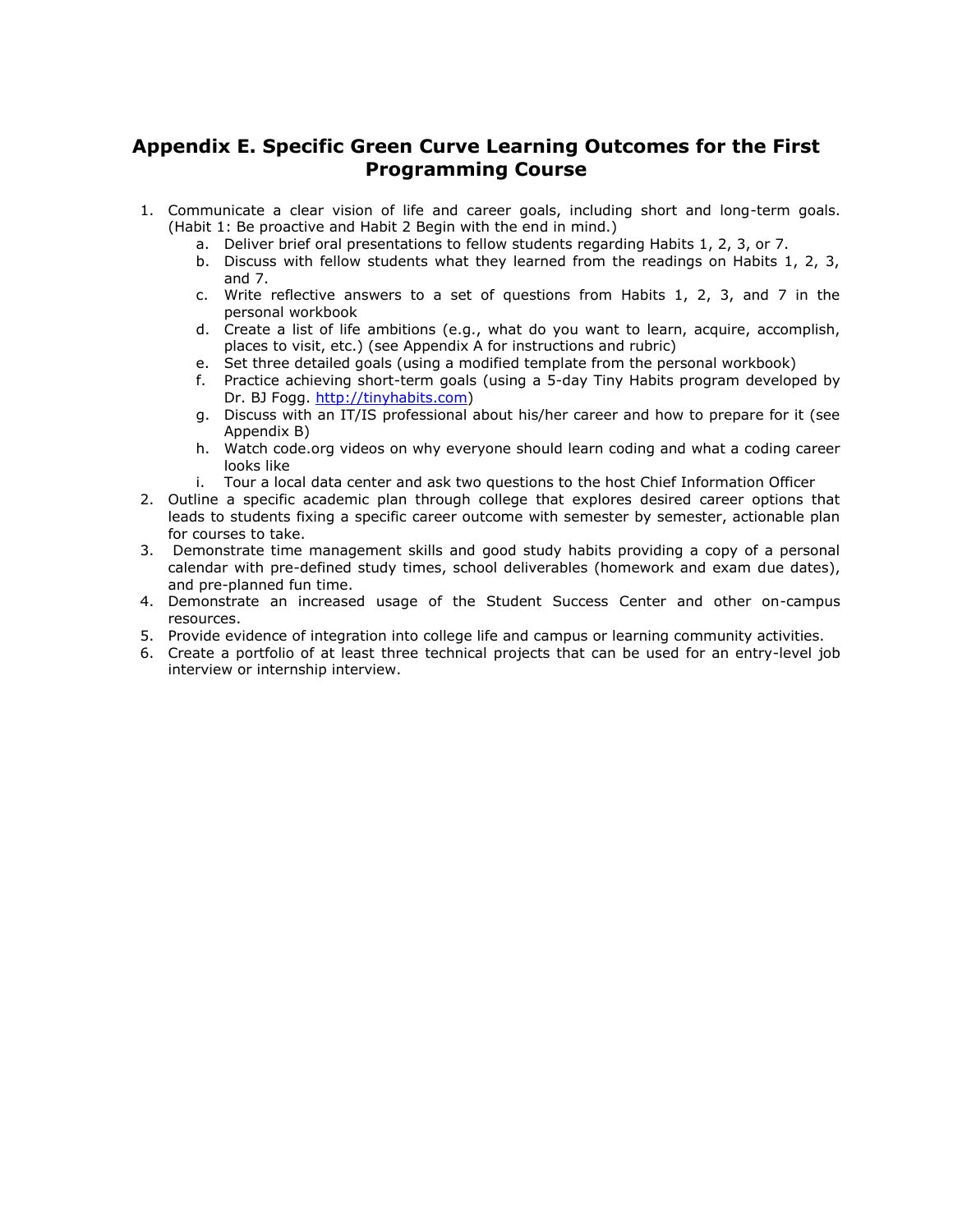## **Appendix F. Details of the Calendaring Assignment**

The following instructions accompanied the calendaring assignment:

"Many studies and experience have demonstrated that when you pre-plan a goal, it gets accomplished. When you don't pre-plan, you lose your way. You will use your calendar to demonstrate and practice time management and project management skills. Put the following on your calendar.

1. When will you study next week? Specifically, what days and what times? This is a promise you make to yourself, not to me.

Poor Answer: "I'll study on Tuesday and Thursday"---Poor because it is not specific enough and distractions will stop you from succeeding.

Poor Answer: 'I don't know because my schedule changes each week.' ---That's the exact reason to pre-plan! You can change it as needed but pre-plan.

Great Answer: 'I will study on Monday at 9pm-10pm; Wed from 8am-10am; Thursday from 8am-10am; Saturday from 8pm-10pm.'

The amount of time you study is determined by your goals. A student desiring an A will put more time than one striving for a C. That you pre-plan specific times is what will be graded, not the amount of time.

2. On the appropriate due date, put all the deliverables (exams, quizzes, assignments, etc.) from each of your courses, not just this course. Do this for at least one month in advance. You do not need to put your class times, as that just clutters your calendar which should focus on helping you deliver your deliverables on time and earn a stellar grade."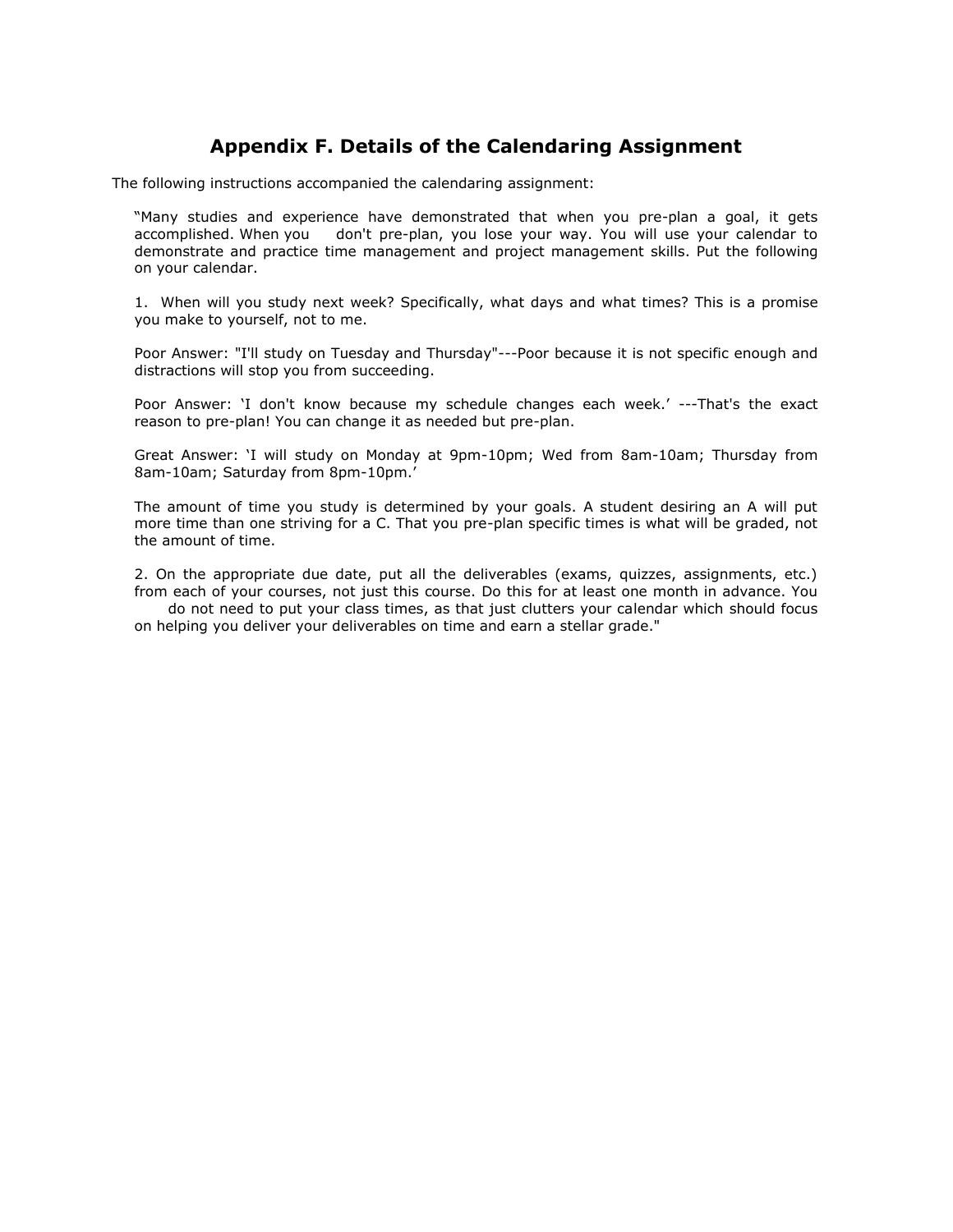## **Appendix G. A Description of Helpful Tools**

### **Codehs.com**

Codehs.com is an online, cross-platform learning system to learn JavaScript and programming fundamentals which provides instant feedback to the student on performance.

Currently codehs.com offers a free module called "Programming with Karel" that covers basic programming concepts such as creating and calling functions, linear execution of code, problem decomposition, recursion, and control structures. The website provides 2-5 minute videos, followed by an exploration of pre-written code, followed by one or two exercises to apply the specific learning objective in a programming challenge. Furthermore, an automated assessment agent provides instant feedback to the student regarding the failure or success of the challenge. The benefit of the automated agent is that the course professor is no longer the bottleneck to students learning using this supplemental resource. For small and short lessons provided by codehs.com, instructor feedback may take a week, with the delay limiting the helpfulness of the feedback. However, the automated agent catches most errors and provides students the opportunity to learn from failure and correct the code. Figure 6 demonstrates a programming challenge and the IDE students use to program; students learn at their own pace. Class attendance is required and 2.5 weeks are dedicated to using codehs.com to learn programming fundamentals. Outside work is usually required for students to complete the exercises.

Teacher tools are also provided by codehs.com and we could monitor the progress, view code simultaneously, and answer questions online. Exercises are graded by the professor as pass, fundamentally passed (i.e., accomplish the challenge but can be improved upon), or fail. Codehs.com assigns points for each passed exercise. For the more complicated exercises that may have multiple solutions, the automatic agent can provide feedback, but a human (professor or TA) must make the final assessment of pass, fundamentally passed, or fail. Solutions and common feedback answers are provided to the teacher. Grading is very quick and not a burden, especially since the teacher replaces lecturing with providing feedback and grading of advance exercises. Course grades for the assignment are simply the percentage of earned points in codehs.com over total points available by Codehs.com.

After codehs.com the course topics resumed with integrating JavaScript into web pages and getting input from a web user and dynamically outputting results to the web page. According to codehs.com, Stanford has used Codehs.com in their computer science introductory course work (Zuegel, 2012).



**Figure 6.** Codehs.com IDE for learning fundamental control structures.

Through course evaluations and informal evaluations students have responded very positively to the inclusion of in-class learning activities and the use of codehs.com, definitely preferring the hands-on exercises over hour-long lectures. Because of the inclusion of daily learning activities and use of codehs.com, the number of coding exercises performed by students increased by 600%, excluding homework assignments which also increased over the ABET assessment cycles. While it is hard to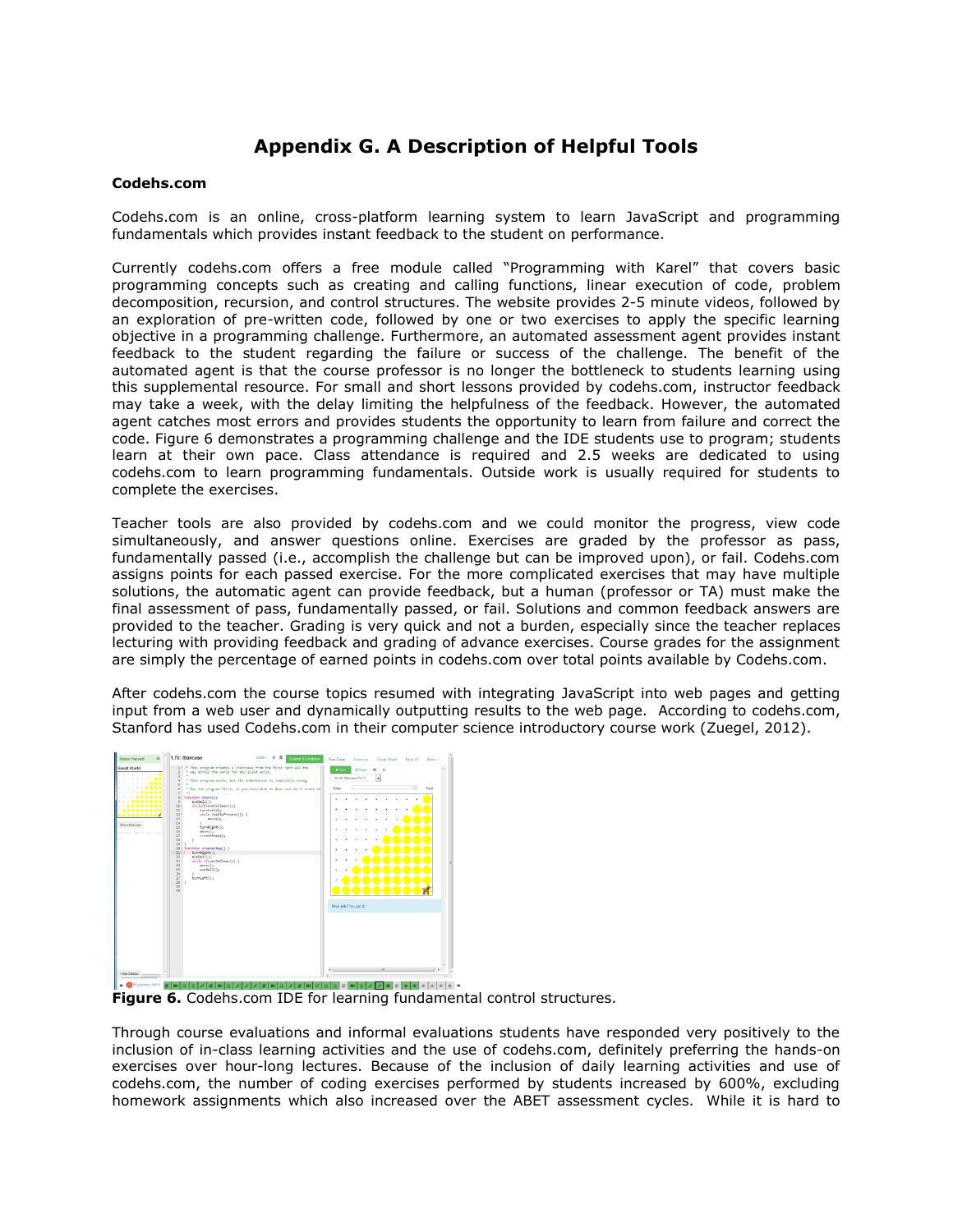attribute student outcomes to any one factor, student outcomes did correspondingly improve with the introduction of daily learning activities and codehs.com. Plus the cognitive level of skills increased from simple memorization and syntax error finding in multiple choice exams to producing code that accomplish a mission.

#### **Cloud 9 IDE for web development in the cloud**

Cloud9 IDE [\(http://c9.io\)](http://c9.io/) is a professional online development environment for JavaScript and Node.js applications. Students can use the free services for the daily learning activities allowing them to code web pages and JavaScript applications. The advantages over coding web pages with notepad are that the students can resume their work on any computer or at home, web pages are published on the Internet, the IDE gives some feedback to common syntax errors, the IDE file system mirrors a web server file structure, there is an instant preview window, and the professor can collaborate in real-time through the IDE regardless of the location of the students (i.e., online students; see Figure 7). Another advantage of this tool is platform-independence that facilitated Mac users as well as Windows users. The course previously used Notepad++, which was not available for Mac users. Our experience was that the Google Chrome and Mozilla Firefox browsers best supported Cloud9. One downside to the free services is that the workspace environment was occasionally unresponsive because Cloud9 gives server resource priority to paid accounts.



**Figure 7.** Cloud9 IDE and a learning activity regarding HTML5 audio tag

## **Hour of Code**

We have three business courses that participate in Hour of Code: programming fundamentals, management of information systems, digital collaboration and communications. The purpose is to expose non-majors to the world of coding. Students submit a certificate of completion as evidence for their assignment. Experienced coders can submit something learned from one of the mobile app development tutorials, as very few have mobile app development experience, or participate in an hour of self-directed learning. The purpose is to provide highly motivating positive experiences of nonmajors or beginning programmers while introducing them to videos of successful professional coders from Microsoft, Dropbox, Facebook, etc.

In addition we host approximately 700-1000 middle school and high school students at the College of Business throughout the semester and use Angry Birds Hour of Code (code.org) to provide younger students hands-on coding experience. Each visiting student sits at a computer for approximately 30 minute session and codes in the Angry Birds Plants versus Zombie tutorial.

Code.org: [http://csedweek.org/learn.](http://csedweek.org/learn) Code.org provides several hours-long tutorials and resources for any beginner to learn to code while having fun. They are one of the major contributors to Hour of Code, which introduces millions of students to coding in a one hour session in any course. Code.org features Angry Bird & Plants versus Zombie tutorial for beginners<http://learn.code.org/hoc/1> which teaches procedural programming, if else statements, while loops, and problem decomposition in an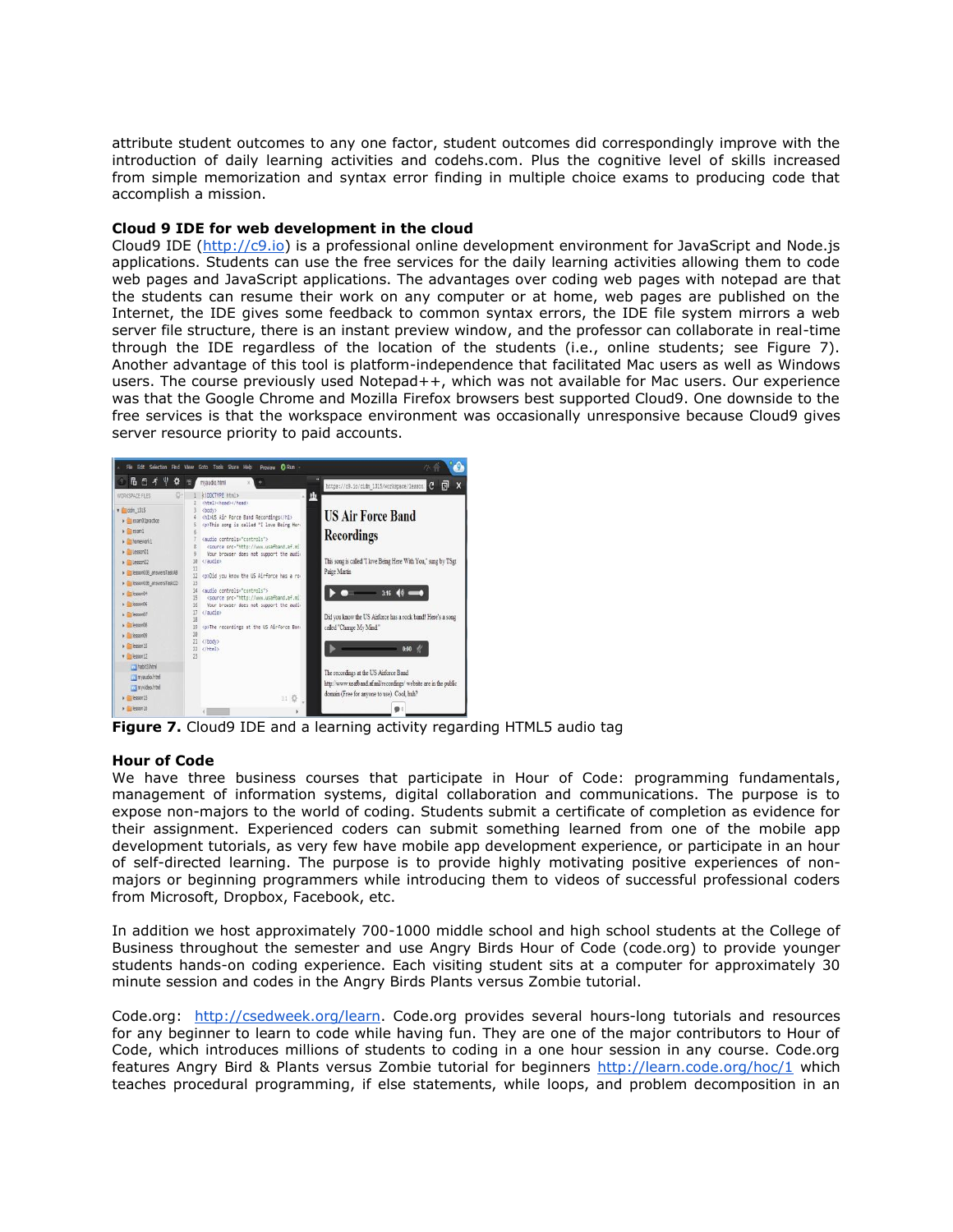hour. It features motivational videos of well-known coders from Microsoft, Dropbox, Facebook, etc. Several other hour-long tutorials are available. Learning objectives are problem decomposition, procedural programming, decision-making control structures, and recursion control structures. Students are not required to type code, but instead drag blocks of predefined code that snap together to create procedures. The block has properties that are customizable. The block-coding technique allow students to focus on the creation and control structures without worrying about syntax errors. While apparently targeted to younger students, even our adult students enjoy this activity as many have never coded before and the challenges get progressively more difficult even for a novice adult coder.



**Figure 8.** Code.org's Angry Bird and Plant's versus Zombie coding tutorial for Hour of Code participation teaching basic control structures without worrying about syntax errors.

**MakeGamesWithUs**[:https://www.makegameswith.us/build-an-ios-game-in-your-browser/.](https://www.makegameswith.us/build-an-ios-game-in-your-browser/) Students learn to make a complicated game in a free online simulated iPhone. Students type their code in a browser based IDE following tutorial prompts. Knowledge of variables, methods and objects is beneficial.